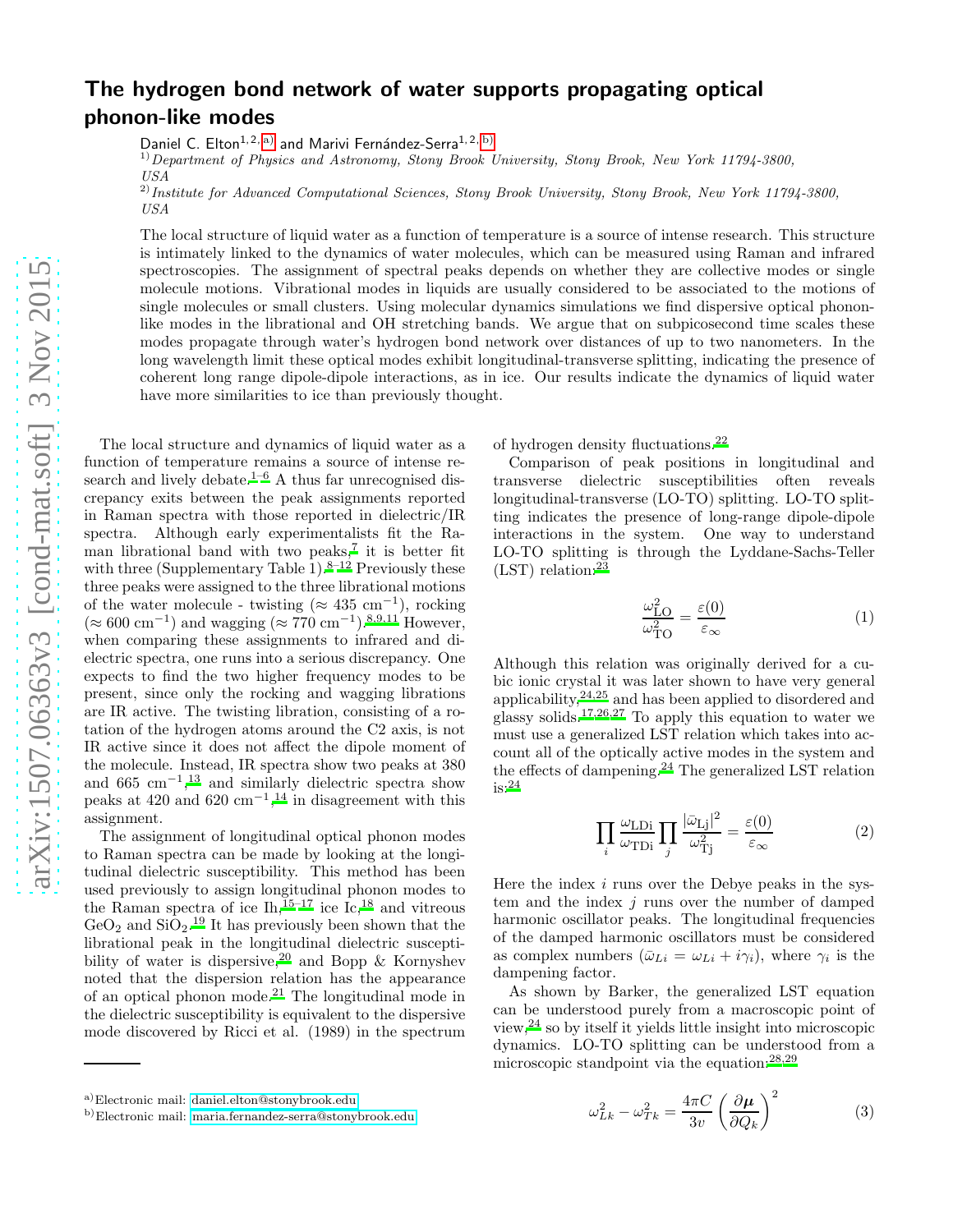

FIG. 1. Dielectric susceptibilities of ice and water. Computed from index of refraction data using equations [4](#page-1-0) and [6.](#page-1-1) data from 210 to 280 K comes from aerosol droplets  $\rm ^{31}$  $\rm ^{31}$  $\rm ^{31}$ while the data at 300 comes from bulk liquid.<sup>[32](#page-8-0)</sup>

Here v is the volume per unit cell,  $Q_k$  is the normal coordinate of mode  $k$ , and  $C$  is a prefactor which depends on the type of lattice and the boundary conditions of the region being considered (for an infinite cubic lattice,  $C = 1$ ). Equation [3](#page-0-2) shows that LO-TO splitting is intimately related to crystal structure, and it has been used to evaluate the quasi-symmetry of room tempera-ture ionic liquids.<sup>[30](#page-7-24)</sup>.

In this work we show how the dielectric susceptibility can be used to probe water's local structure and dynamics. Our work solves the aforementioned peak assignment discrepancy. We find that the lowest frequency librational Raman peak ( $\approx 435$  cm<sup>-1</sup>) is a transverse optical phonon-like mode while the highest frequency peak  $(≈ 770 cm<sup>-1</sup>)$  is a longitudinal optical phonon-like mode. This explains why the highest frequency Raman mode does not appear in IR or dielectric experiments, since such experiments only report the transverse response. We show that the transverse counterpart also exhibits dispersion. We argue that these dispersive modes are due to optical phonons that travel along the H-bond network of water. Our results indicate that not only does water exhibit LO-TO splitting, but also that its dependence with temperature is anomalous. We suggest that this measurement provides an alternative probe to evaluate structural changes in liquid water as a function of temperature.

# I. RESULTS

As in our previous work<sup>[33](#page-8-1)</sup> we compared results from a rigid (TIP4P/ $\varepsilon$ ) model, a flexible model (TIP4P/2005f), and a flexible and polarizable model (TTM3F) in all of our analyses.



FIG. 2. Polarization correlation functions. Longitudinal (a) and transverse (b) polarization correlation functions (see equation [7\)](#page-1-2) for TIP4P/ $\varepsilon$ , a rigid model. The oscillations at small  $k$  come from the collective librational mode, which is much more pronounced in the longitudinal case.

## II. LO-TO SPLITTING FROM EXPERIMENTAL DATA

We wish to study the  $k$  dependence of the dielectric susceptibility, where  $k = 2\pi/\lambda$ . k– dependence cannot be probed directly by experiment, but in the limit of infinite wavelength  $(k \to 0)$  the longitudinal and transverse dielectric susceptibilities can be obtained from the dielectric function via the following relations:  $34,35$  $34,35$ 

<span id="page-1-0"></span>
$$
\chi_L(k \to 0, \omega) = 1 - \frac{1}{\varepsilon(\omega)}\tag{4}
$$

$$
\chi_T(k \to 0, \omega) = \varepsilon(\omega) - 1 \tag{5}
$$

Note that the transverse susceptibility is what one normally calls susceptibility. The dielectric function can be obtained from the index of refraction  $n(\omega)$  and extinction coefficient  $k(\omega)$  as:

<span id="page-1-1"></span>
$$
\varepsilon'(\omega) = n^2(\omega) - k^2(\omega)
$$
  
\n
$$
\varepsilon''(\omega) = 2n(\omega)k(\omega)
$$
 (6)

These equations allow us to use previously published experimental data[31](#page-7-23)[,32](#page-8-0) to calculate the imaginary part of the longitudinal response. We find significant LO-TO splitting in the librational and stretching bands (fig. [1\)](#page-10-0).

# A. Polarization correlation functions

The normalized longitudinal and transverse polarization correlation functions are defined as:

<span id="page-1-2"></span>
$$
\Phi_{L/T}(k,t) \equiv \frac{\langle \mathbf{P}_{L/T}(k,t) \cdot \mathbf{P}_{L/T}^*(k,0) \rangle}{\langle \mathbf{P}_{L/T}(k,0) \cdot \mathbf{P}_{L/T}^*(k,0) \rangle} \tag{7}
$$

The correlation functions found for TIP4P/ $\varepsilon$  at small small k are shown in figure [2.](#page-11-0) Since  $TIP4P/\varepsilon$  is a rigid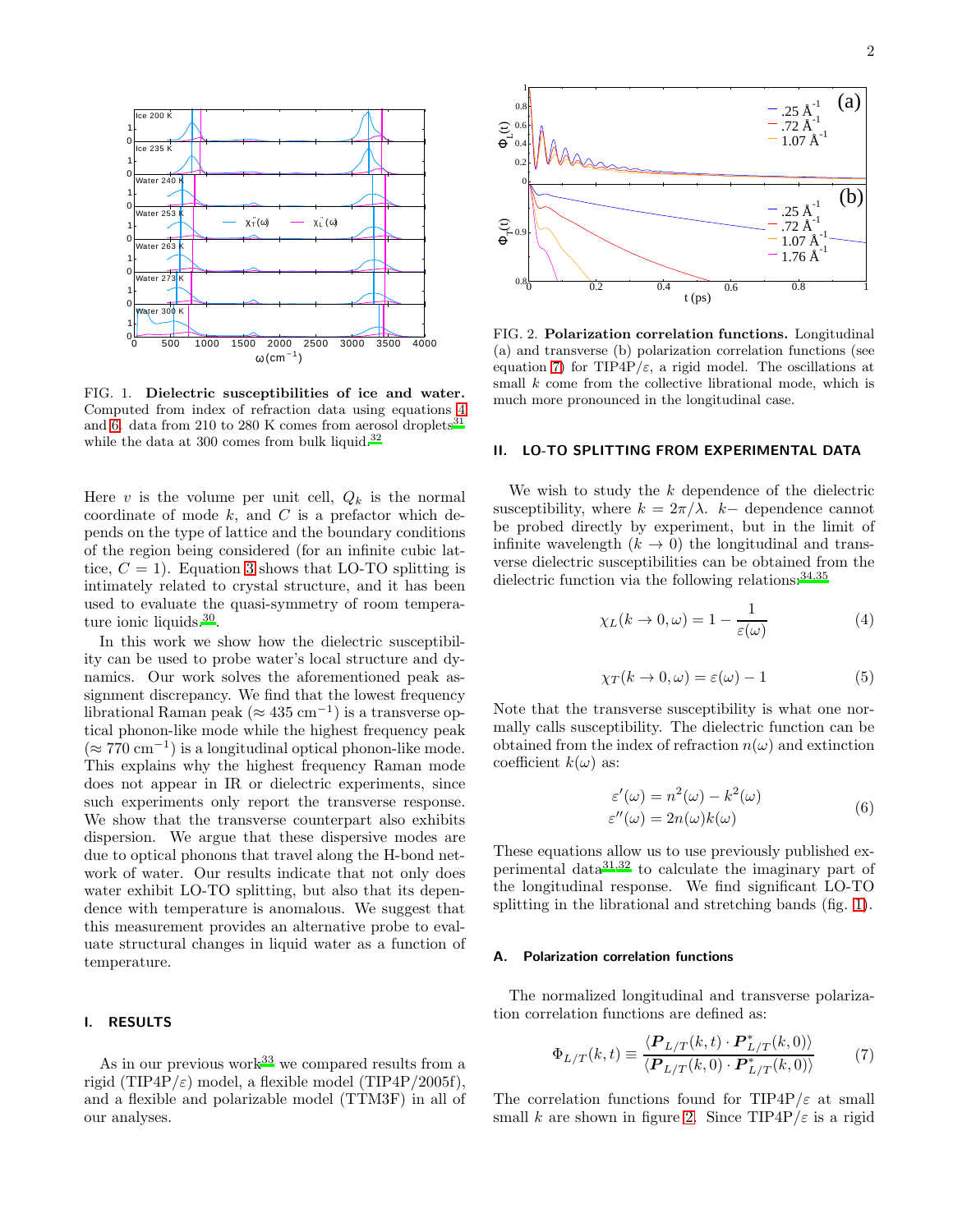

FIG. 3. Imaginary part of longitudinal (a)  $&$  transverse (top) susceptibility From a simulation with TTM3F at 300 K. In the longitudinal spectra both the librational ( $\approx$ 750 cm<sup>-1</sup>) and OH stretching peak (≈ 3500 cm<sup>-1</sup>) peaks exhibit dispersion.

| Model         |     |     |     |     |     | Temp $\omega_{LO}$ $\tau_{LO}$ $\omega_{TO}$ $\tau_{TO}$ $\omega_{LO}$ - $\omega_{TO}$ |
|---------------|-----|-----|-----|-----|-----|----------------------------------------------------------------------------------------|
| TIP4P/2005f   | 250 | 905 | .38 | 667 | .23 | 233                                                                                    |
|               | 300 | 900 | .44 | 632 | .18 | 268                                                                                    |
|               | 350 | 871 | .34 | 574 | .18 | 297                                                                                    |
|               | 400 | 826 | .25 | 423 | .17 | 400                                                                                    |
| TTM3F         | 250 | 757 | .49 | 496 |     | 261                                                                                    |
|               | 300 | 721 | .44 | 410 |     | 311                                                                                    |
|               | 350 | 710 | .20 | 380 |     | 330                                                                                    |
| $\exp t^{31}$ | 253 | 820 |     | 641 |     | 179                                                                                    |
| $\exp t^{32}$ | 300 | 759 |     | 556 |     | 203                                                                                    |

TABLE I. Resonance frequencies and lifetimes Frequencies are given in cm<sup>−</sup><sup>1</sup> and lifetimes in picoseconds. The values from simulation were computed at the smallest  $k$  in the system. The experimental values are based on the position of the max of the band and therefore only approximate.

model, only librational motions are present. The addition of flexibility and polarizability add additional high frequency oscillations to the picture (Supplementary Fig. 1). In the small wavenumber regime  $(k < 1.75\text{\AA})$  there is a damped oscillation which corresponds to the collective librational phonon-like mode. This damped oscillation is superimposed on an underlying exponential relaxation in both the transverse and longitudinal cases. In the longitudinal case the relaxation time  $\tau(k)$  of the underlying exponential relaxation exhibits non-monotonic behaviour with k, reaching a maximum at  $k \approx 3 \text{\AA}^{-1}$  (Supplementary Fig. 2). At wavenumbers greater than  $k \approx 2.5$ Å only intramolecular motions contribute.

# B. Dispersion of the librational peak

Figure [3](#page-11-1) shows the imaginary part of the longitudinal and transverse susceptibility for TTM3F. In the longitudinal case the librational peak is clearly seen to shift with  $k$ . In the transverse case, the lower frequency portion of the band is seen to shift slightly with  $k$ . Dispersion relations for the longitudinal and transverse librational peaks are shown in figure [5](#page-12-0) for three different temperatures, using one peak fits. The dispersion relations appear to be that of optical phonons. In both the longitudinal and transverse case the dampening factors remain less than the resonance frequencies, indicating an underdamped oscillation (Supplementary Fig. 3). The longitudinal dispersion relation for TIP4P/2005f agrees with that found by Bopp & Kornyshev (who used the flexible BJH model).<sup>[21](#page-7-14)</sup> Resat et al. also obtained a similar dispersion relation (but at a higher frequency), using the reference memory function approximation for TIP4P instead of molecular dynamics.[36](#page-8-4)

Resonance frequencies and lifetimes for the smallest  $k$  are shown in table [II B.](#page-11-1) The speed of propagation of these modes was computed by finding the slope  $d\omega/dk$ in the regime of linear dispersion. For TIP4P/2005f we found speeds of  $\approx 2700$  m/s and  $\approx 1800$  m/s for the longitudinal and transverse modes. These propagation speeds are above the speed of sound in water  $(1500 \text{ m/s})$ but below the speed of sound in ice  $(4000 \text{ m/s})$ . The temperature dependence of the propagation speed was found to be very small.

In both the longitudinal and transverse cases, the residual of the peak fitting shows features not captured by our Debye + one resonance fit of the librational peak. In both the longitudinal and transverse cases there is a non-dispersive peak at higher frequency, located at  $\approx 900$  $\text{cm}^{-1}$  for TIP4P/2005f and at ≈650  $\text{cm}^{-1}$  in TTM3F. This peak is negligibly small in the  $k = 0$  longitudinal susceptibility but appears as a shoulder as k increases. In the transverse case the overlapping peak persists at  $k = 0$ , so we found that the  $k = 0$  transverse spectra is best fit with two peaks, in agreement with experimental spectra. As we describe later, the higher frequency transverse peak is largely due to the self part of the response and is associated with the wagging librations of single molecules.

# C. Importance of polarizability

There are several notable differences between TTM3F and the non-polarizable model TIP4P/2005f. First of all, the librational band of TIP4P/2005f is at higher frequency, in worse agreement with experiment. This difference in frequency is likely related to the parameters of TIP4P/2005f and not its lack of polarization. More importantly, we find that TTM3F exhibits dispersion in the OH stretching band ( $\approx 3500 \text{ cm}^{-1}$ ) in the longitudinal case while TIP4P/2005f does not. The transverse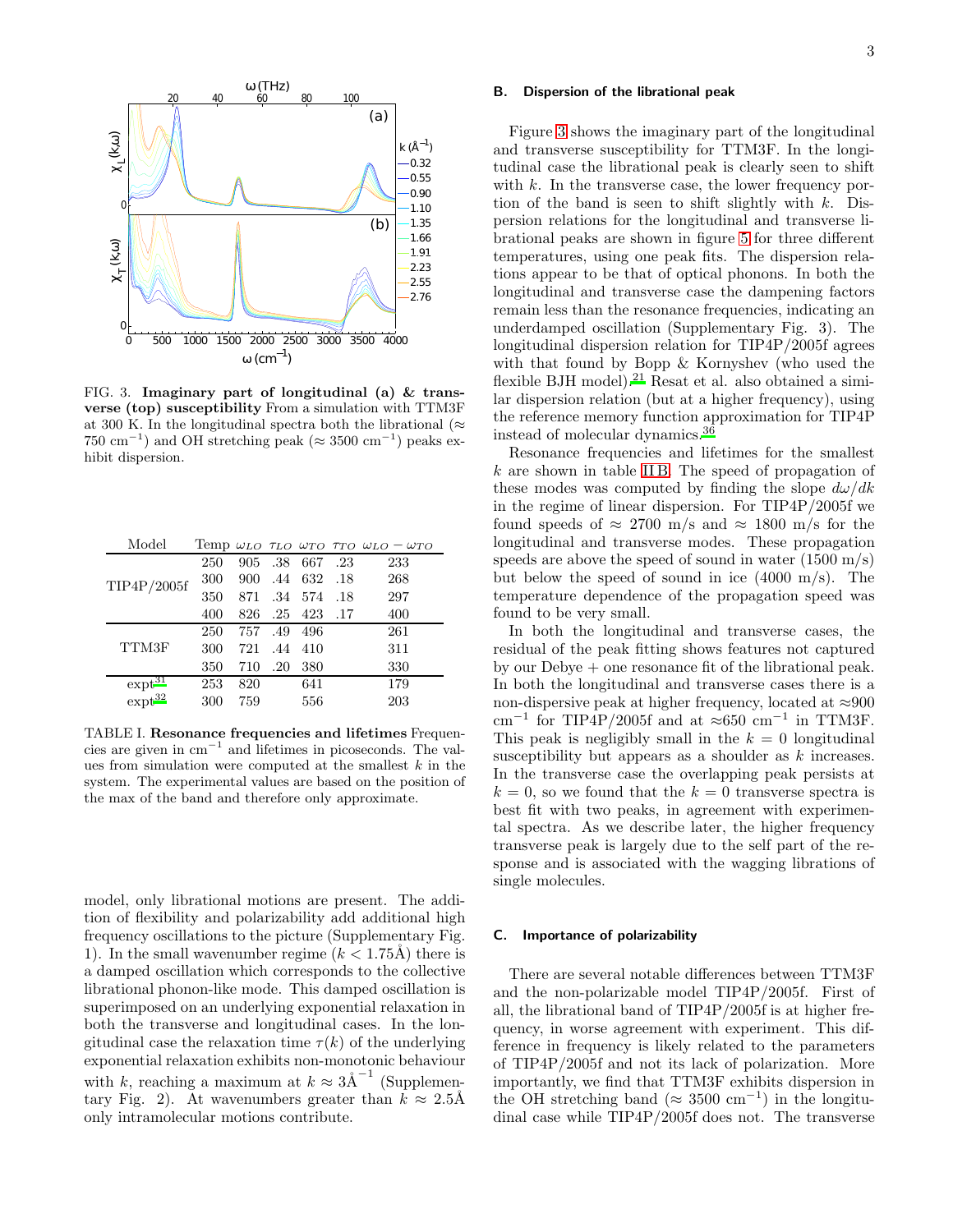

FIG. 4. Imaginary part of the longitudinal susceptibility. For TIP4P/2005f at 300 K. No significant dispersion is observed in the OH stretching peak.

susceptibility of TTM3F does not exhibit such dispersion but the magnitude of the OH stretching band increases at small k, indicating long range intermolecular correlations. TIP4P/2005f does not exhibit this behavior. Similarly, at  $k = 0$  TTM3F exhibits significant LO-TO splitting in the OH stretching band while TIP4P/2005f does not (fig. [6\)](#page-13-0). These findings are consistent with Heyden et al.'s results for the k-resolved IR spectra from abinitio simulation, where they concluded that polarization allows for intermolecular correlations at the OH-stretch frequency.[37](#page-8-5)

These findings can be understood from the dipole derivative in equation [3.](#page-0-2) In the librational band the derivative of the dipole moment with respect to normal coordinate is purely due to rotation, while in the OHstretching band it is due to changes in the geometry of the molecule and electronic polarization of the molecule during the OH stretching. In principle there may be coupling between the librational and stretching motions, but typically such rotational-vibrational coupling effects are negligibly small.[38](#page-8-6) The dipole moment surface (fluctuating charges) and polarization dipole incorporated in TTM3F account for the changes in polarization that occur during OH stretching motion. These results confirm the significance of polarization in capturing the OH stretching response of water.[37](#page-8-5)

Figure [6](#page-13-0) shows a comparison of TTM3F, TIP4P/2005f and experiment at  $k = 0$ . While the location of the peaks in TTM3F are in good agreement with the experimental data at 298 K, the magnitude of the longitudinal response is greatly overestimated in TTM3F. The degree of LO-TO splitting in the OH stretching peak is also overestimated in TTM3F. In general it appears that TTM3F overestimates the dipole derivative in equation [3](#page-0-2) while TIP4P/2005f underestimates it. Figure [6](#page-13-0) also shows the effect of polarization at low frequencies, in particular the appearance of an H-bond stretching response at  $\approx 250$ cm−<sup>1</sup> in TTM3F which is absent in TIP4P/2005f.[33](#page-8-1)



FIG. 5. Dispersion relations for the propagating librational modes. For TIP4P/2005f at three different temperatures (squares  $=$  longutudinal, pluses  $=$  transverse). A similar plot was found for TTM3F, but with lower frequencies.

# D. LO-TO splitting vs temperature

The frequencies of the librational and stretching modes are shown in table [II B.](#page-11-1) Once again we compare our re-sults to experimental data.<sup>[31](#page-7-23)[,32](#page-8-0)[,39](#page-8-7)</sup> The comparison is imperfect since the TIP4P/2005f and TTM3F data comes from data at finite  $k$  (the smallest  $k$  in the system). For all three systems (TIP4P/2005f, TTM3F, and experiment) the increase in the LO-TO splitting of the librational band is puzzling, since the right hand side of the LST relation predicts a decrease in splitting, corresponding to a smaller dielectric constant and weaker dipole-dipole interactions. We found verifying the generalized LST equation is difficult because water contains either two or three Debye relaxations which must be taken into account. $40,41$  $40,41$  Uncertainties in how to fit the region of  $1 - 300$  cm<sup>-1</sup> (.2- 9 THz), which includes contributions from many H-bonding modes, precludes a direct application of the generalized LST relation to water. By ignoring this region, however, we were able to achieve an approximate validation of the generalized LST equation for TIP4P/2005f. A more detailed analysis of how to fit the low frequency region will be the focus of future work. Since the generalized LST equation is an exact sum rule it can be used to assist in testing the validity of different fit functions.

### E. Relation to phonons in ice

Naturally we would like to find corresponding optical phonon modes in ice. As shown in figure [1](#page-10-0) the dielectric spectra and LO-TO splitting of supercooled water resembles that of ice. Recently evidence has been presented for propagating librational phonon modes in ice XI.[42](#page-8-10)[,43](#page-8-11) Three of the twelve librational modes of ice XI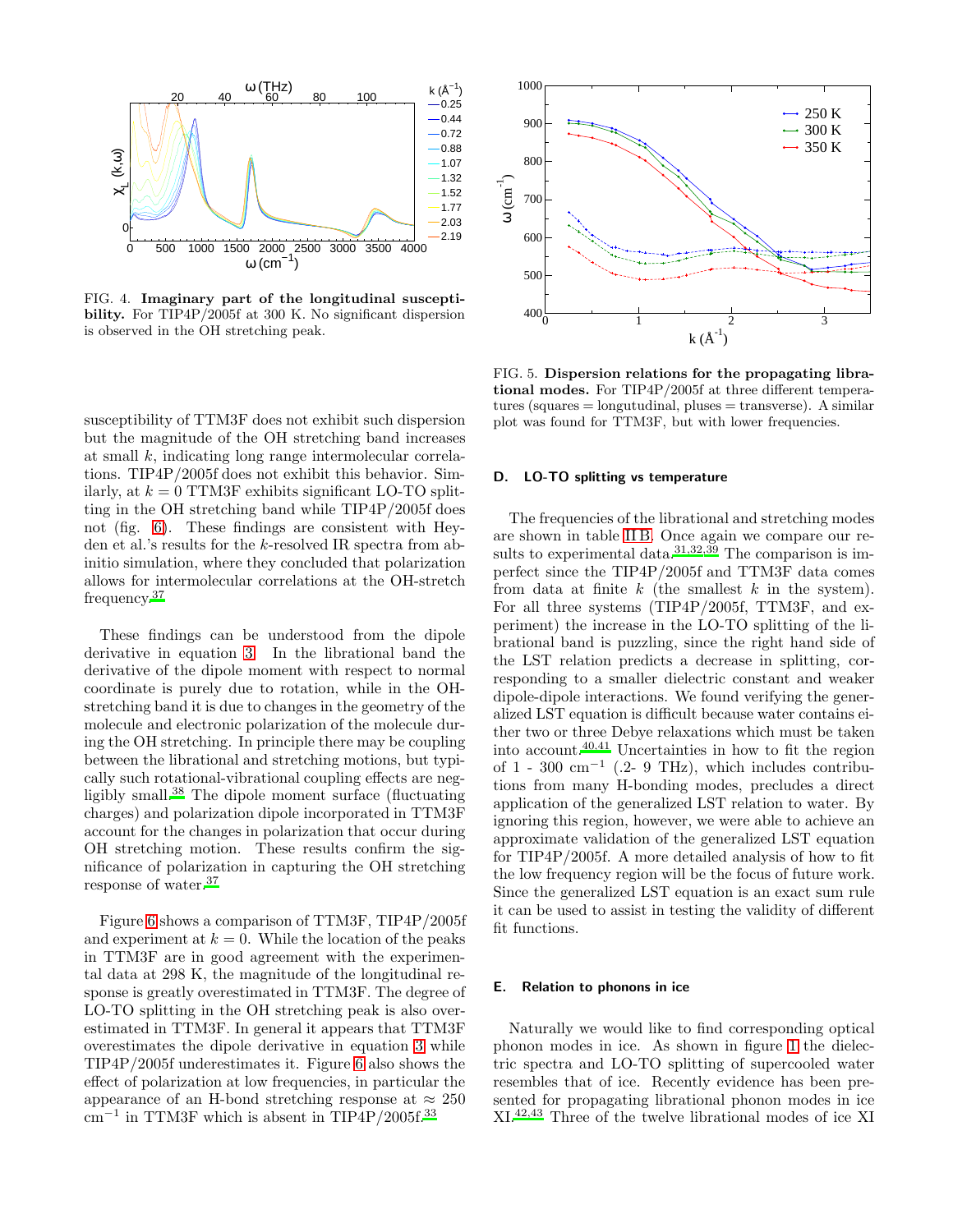

FIG. 6. Imaginary parts of dielectric susceptibility. We compare (a) the non-polarizable model TIP4P/2005f, (b) the polarizable model TTM3F, and (c) experimental data $3^2$ at 298 K. The effects of polarization can be seen in the LO-TO splitting of the stretching mode and in the low frequency features.



FIG. 7. Imaginary part of the distance decomposed susceptibility for TIP4P/2005f. Transverse (a) and longitudinal (b) susceptibilities, calculated with a 4 nm box at  $300K$ , using the smallest  $k$  vector in the system. Gaussian smoothing was applied. Long range contributions to the librational peak extending to  $R = 2$  nm are observed.

are IR active (labeled WR1, RW1 and RW2) and all three exhibit LO-TO splitting. The splittings have been found from Raman scattering to be 255, 135 and 35 cm<sup>-1.[43](#page-8-11)</sup> These modes all consist of coupled wagging and rocking motions. The WR1 mode, which has the largest infrared intensity, most closely matches our results. WR1 and RW2 have the same transverse frequency and RW1 has a smaller infrared intensity, which may help explain why the librational band is well fit by a single optical mode. LO-TO splitting in the OH-stretching modes of ice Ih has been discussed previously.[17](#page-7-10)

# F. Range of propagation

The range of propagation of these modes can be calculated as  $R = \tau v_q$  where  $\tau$  is the lifetime and  $v_q = d\omega/dk$ is the group velocity. For TIP4P/2005f we find a range of propagation of  $\approx 1.1$  nm for the longitudinal librational mode and  $\approx$  .3 nm for the transverse mode. Similar results hold for TTM3F.

To verify that the modes we observe are actually propagating and to further quantify the range of propagation we study the spatial extent of polarization dipole correlations as a function of frequency. We investigated several different methodologies that can be used to decompose a spectra into distance-dependent components (Supplementary Note 1). We choose to start with the polarization correlation function:

$$
\phi(k,t) = \left\langle \sum_{i} \boldsymbol{p}_i(k,0) \cdot \sum_{j} \boldsymbol{p}_j(k,t) \right\rangle \tag{8}
$$

Here  $p_i(k, t)$  represents either the longitudinal or transverse molecular polarization vector of molecule i. We now limit the molecules in the second sum to those in a sphere of radius  $R$  around each molecule  $i$ :

$$
\phi(k, t, R) = \left\langle \sum_{i} p_i(k, 0) \cdot \sum_{j \in R_i} p_j(k, t) \right\rangle \tag{9}
$$

The resulting function exhibits the expected  $R \to 0$  limit, yielding only the self contribution. R can be increased to the largest R in the system  $(\sqrt{3}L/2)$ , where the full response function for the simulation box is recovered. As R increases, the contributions of the distinct term add constructively and destructively to the self term, illustrating the contributions from molecules at different distances.

Figure [7](#page-13-1) shows the distance decomposed longitudinal and transverse susceptibilities for TIP4P/2005f in a 4 nm box at the smallest  $k$  available in the system. The entire region between 0 - 1000 cm<sup>−</sup><sup>1</sup> contains significant cancellation between the self and distinct parts, in qualitative agreement with a previous study.[44](#page-8-12) In the longitudinal susceptibility, the self component has two peaks (at 500 and 900 cm<sup>−</sup><sup>1</sup> for TIP4P/2005f) representing the two IR active librational motions (rocking and wagging, respectively). The self part is the same in both the longitudinal and transverse cases, reflecting an underlying isotropy which is only broken when dipole-dipole correlations are introduced. Further insight into the self-distinct cancellation comes from the results of Bopp, et. al., who project the hydrogen currents into a local molecular frame, allowing them to study the cross correlations between the rocking and wagging librations.[21](#page-7-14) They find that in the longitudinal case cross correlations between rocking and wagging contribute negatively in the region of 480  $cm^{-1}$ and positively in the region of  $740 \text{ cm}^{-1}$ , suppressing the lower frequency peak to zero and enhancing the higher frequency peak.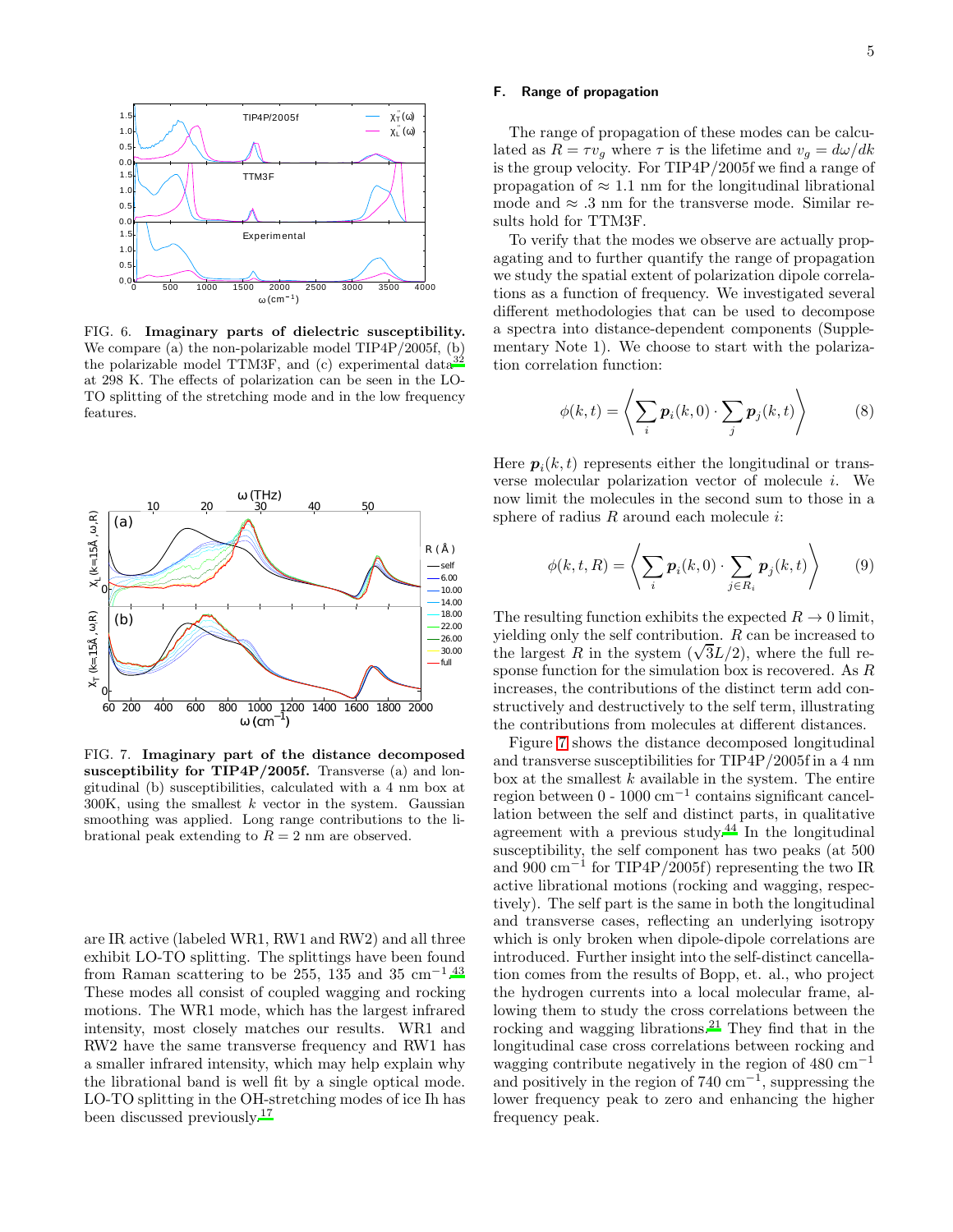

FIG. 8. Imaginary part of the distance decomposed longitudinal susceptibility for TTM3F at 300 K. Long range contributions are observed in the OH stretching band.

In both the transverse and longitudinal cases as  $R$  increases a new peak emerges, corresponding to the propagating mode. Incidentally, the shift in the peak between the self and distinct parts rules out the possibility that the propagating mode is the proposed dipolar plasmon resonance since the dipolar plasmon must be a resonance of both the of single molecule and collective motion.[45](#page-8-13)[–47](#page-8-14) Interestingly, there are very long range contributions to this peak. In our simulations with a 4 nm box of TIP4P/2005f contributions persist up to 3 nm in the longitudinal case and 2 nm in the transverse case. As noted, recent studies of ice XI suggest that the propagating modes consist of coupled wagging and rocking librations.[42](#page-8-10)[,43](#page-8-11) The results for the transverse mode seem to confirm this hypothesis for liquid water, since the propagating mode peak lies between the single molecule rocking and wagging peaks. In the longitudinal case the propagating mode overlaps more with the wagging peak, suggesting a greater role for these type of librations in the longitudinal phonon.

# G. Methanol & acentonitrile

To provide further evidence the aforementioned optical modes propagate through the hydrogen bond network of water we decided to repeat our analysis for other polar liquids, both H-bonding and non H-bonding. As an Hbonding liquid we choose methanol, which is known to contain winding H-bonded chains. According to results from MD simulation, most of these chains have around  $5-6$  molecules<sup>[48](#page-8-15)[,49](#page-8-16)</sup>, with a small percentage of chains con-taining 10-20 molecules.<sup>[50](#page-8-17)</sup> Chain lifetimes have been estimated to be about  $.5 \text{ ps.}^{50}$  $.5 \text{ ps.}^{50}$  $.5 \text{ ps.}^{50}$  Therefore we expect methanol can also support a librational phonon mode that propagates along hydrogen bonds, but perhaps with a shorter lifetime and range than water. As a non H-bonding polar liquid we choose acetonitrile, because it has a structure similar to methanol, but with the hydroxyl group replaced by a carbon atom. We find that the OH librational band of methanol ( $\approx 700 \text{ cm}^{-151}$  $\approx 700 \text{ cm}^{-151}$  $\approx 700 \text{ cm}^{-151}$ ) is indeed dispersive (Supplementary Fig. 4). As with water, the transverse spectra also exhibits dispersion, but to a much

lesser extent. LO-TO splitting of about 100 cm<sup>−</sup><sup>1</sup> is observed in the  $700 \text{ cm}^{-1}$  librational peak. The results for acetonitrile are more ambiguous - we observe dispersion in the broad peak at  $\approx 100 \text{ cm}^{-1}$ , however this peak contains contributions from translational and (free) rotational modes, as well as the CH<sub>3</sub> torsion mode, and it is not clear which modes are responsible for the dispersion (Supplementary Fig. 5).

# III. DISCUSSION

In this work we have presented several lines of evidence for short lived optical phonons that propagate along the H-bond network of water. The longitudinal and transverse nonlocal susceptibility exhibit dispersive peaks with dispersion relations resembling optical phonons. As the temperature is lowered, the resonance frequencies and LO-TO splittings of these modes converge towards the values for phonons in ice Ih. By comparing our results with a recent study of ice XI we believe both modes likely consist of coupled wagging and rocking librations.[42](#page-8-10)[43](#page-8-11)

This work fundamentally changes our understanding of the librational band in the Raman spectra of water by assigning the lower and higher frequency peaks to transverse and longitudinal optical modes. Our analysis of the self-distinct cancellation indicates that the middle Raman peak ( $\approx 600 \text{ cm}^{-1}$ ) belongs to the remnant of the single molecule wagging response which remains after the cancellation. We are also led to a new interpretation the librational region of the real part of the dielectric function. In the case of a lossless optical phonon the transverse phonon occurs where  $\varepsilon'(\omega) = \infty$  while the longitudinal phonon occurs where  $\varepsilon'(\omega) = 0$ . The presence of dampening smooths the divergence leading to a peak followed by a sharp dip. This is what is observed in the real part of the dielectric function of water between 300 - 500 cm<sup>−</sup><sup>1</sup> (the features are shifted to lower frequencies by the tail of the low frequency Debye relaxation).

One might wonder how our work relates to existing work on acoustic modes in water, in particular, the controversial "fast sound" mode.[52](#page-8-19)[,53](#page-8-20) Acoustic modes, which are observable through the dynamic structure factor, have been explored as means of understanding the hydrogen bond structure and low temperature anomalies of water.<sup>[5](#page-7-25)</sup> In this work we have argued that optical modes can also provide insight into water's structure and dynamics. The fast sound mode lies at much lower frequencies than the librational and OH stretch modes that we studied. The H-bond bending and stretching modes also primarily lie at at frequencies below the librational region. However, normal mode analysis of liquid water and clusters shows that the H-bond stretching modes have a wide distribution of frequencies which overlaps with the librational modes, so some coupling between these modes is possible.<sup>[54](#page-8-21)[,55](#page-8-22)</sup> Recently it was shown that there is coupling between the acoustic and optic modes in water - ie. between fluctuations in mass density and fluctuations in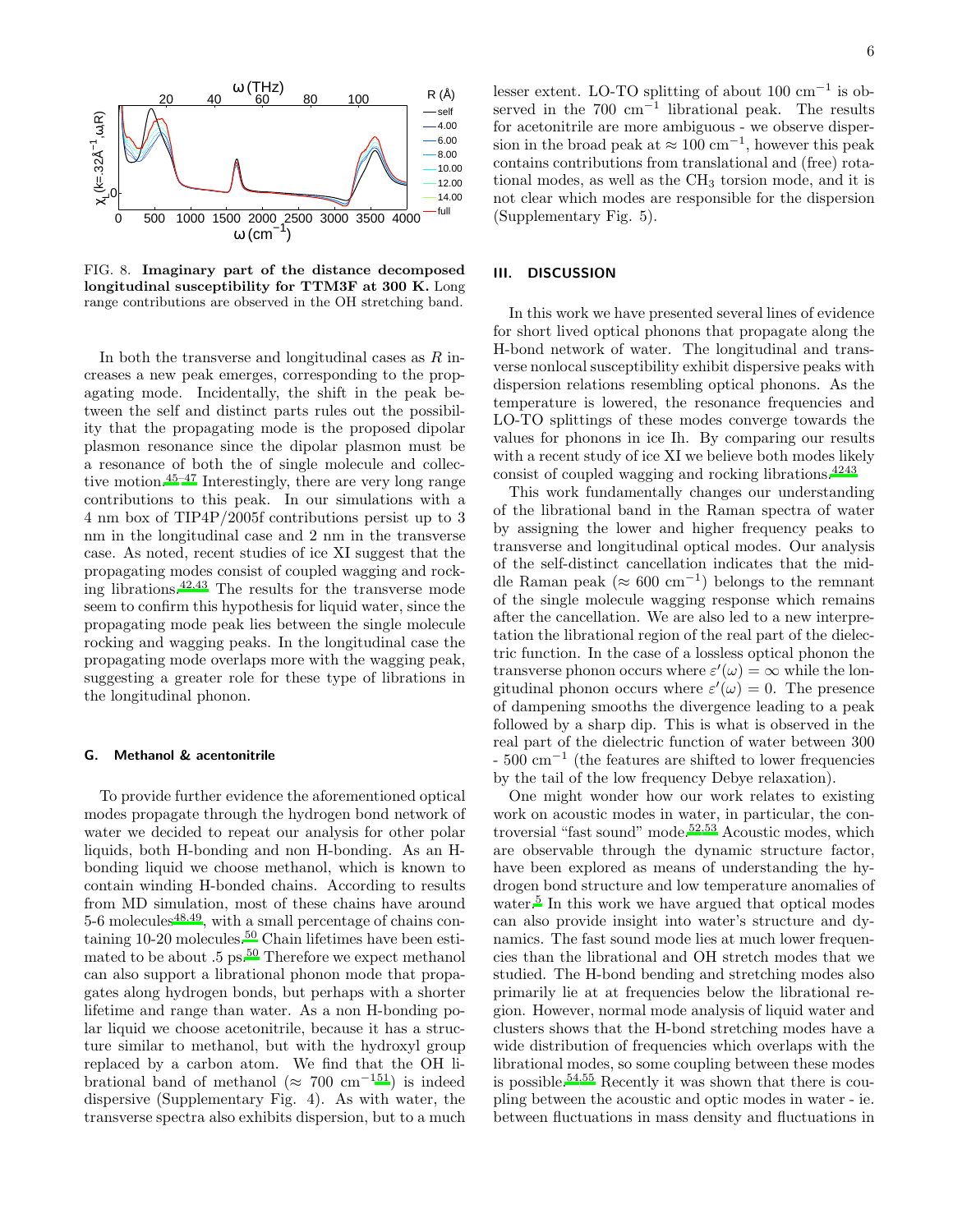charge density.[56](#page-8-23)

The large spatial range and coherent propagation of these modes is surprising and implies the existence of an extended hydrogen bond network, in contrast to earlier ideas about the structure of water which empha-size dynamics as being confined within small clusters.<sup>[57](#page-8-24)</sup> Simulations with larger simulation boxes are needed to fully quantify the extent of the longitudinal modes. The ability of water to transmit phonon modes may be relevant to biophysics, where such modes could lead to dynamical coupling between biomolecules, a phenomena which is currently only being considered at much lower frequencies.[58](#page-8-25)[–60](#page-8-26) The methodology used in this paper to analyse LO-TO splitting opens up a new avenue to understanding the structure and dynamics of water. The fact that the librational LO-TO splitting increases with temperature instead of the expected decrease is likely due to significant changes in the structure of the liquid. One likely possibility is that the volume per "unit cell" term in equation [3](#page-0-2) decreases with temperature. This could be caused by the local quasi-structure determined by H-bonding changing from a more ice-like structure (4 molecules per unit cell) to a more cubic structure (1 molecule per unit cell). More research is needed to understand the microscopic origin of the LO-TO splitting in water, both in the librational and stretching modes.

# IV. METHODS

#### Theory of the nonlocal susceptibility

If the external field is sufficiently small, the relation between the polarization response of a medium and the electric displacement field  $\bm{D}$  for a spatially homogeneous system is given by :

$$
\boldsymbol{P}(\boldsymbol{r},t) = \epsilon_0 \int_V \int_{-\infty}^t d\boldsymbol{r}' dt' \stackrel{\leftrightarrow}{\boldsymbol{\chi}} (\boldsymbol{r} - \boldsymbol{r}', t - t') \boldsymbol{D}(\boldsymbol{r}', t') \tag{10}
$$

This expression Fourier transforms to:

$$
P(k,\omega) = \epsilon_0 \stackrel{\leftrightarrow}{\chi}(k,\omega) D(k,\omega) \tag{11}
$$

For isotropic systems, the tensor  $\hat{\chi}$  can be decomposed into longitudinal and transverse components:

$$
\stackrel{\leftrightarrow}{\chi}(\mathbf{k},\omega) = \chi_L(k,\omega)\hat{\mathbf{k}}\hat{\mathbf{k}} + \chi_T(k,\omega)(\mathbf{I} - \hat{\mathbf{k}}\hat{\mathbf{k}}) \tag{12}
$$

The easiest starting point for deriving microscopic expressions for  $\chi_L(k,\omega)$  and  $\chi_T(k,\omega)$  is the classical Kubo formula:[61](#page-8-27)

<span id="page-6-0"></span>
$$
\chi_{L/T}(\mathbf{k},\omega) = \frac{\beta}{\epsilon_0} \int_0^\infty dt \frac{d}{dt} \langle \mathbf{P}_{L/T}(\mathbf{k},t) \cdot \mathbf{P}_{L/T}^*(\mathbf{k},0) \rangle e^{i\omega t}
$$
(13)

This expression relates the susceptibility to the time correlation function of the polarization in equilibrium.

The longitudinal part of the polarization can be calculated by Fourier transforming the defining expression for the polarization  $\nabla \cdot \bm{P}(\bm{r}, t) = -\rho(\bm{r}, t)$ , leading to  $\hat{k} \cdot \mathbf{P} = i \rho(\mathbf{k}, t)/k = P_L$ . To calculate the transverse part of the polarization we use the method of Raineri & Friedman to find the polarization vector of each molecule (Supplementary Note 2).<sup>[62](#page-8-28)</sup> We can rewrite eqn. [13](#page-6-0) in terms of the normalized polarization correlation function (eqn. [7\)](#page-1-2), and taking into account the isotropy of water:

<span id="page-6-1"></span>
$$
\chi_{L/T}(k,\omega) = \chi_{L/T}(k,0) \int_0^\infty \dot{\Phi}_{L/T}(k,t) e^{i\omega t} dt \qquad (14)
$$

#### B. Computational methods

The three water models we used were TIP4P/ $\varepsilon$ ,<sup>[63](#page-8-29)</sup>,  $TIP4P/2005f,$ <sup>[64](#page-8-30)</sup> and  $TTM3F.$ <sup>[65](#page-8-31)</sup> To simulate methanol and acetonitrile we used the General AMBER Forcefield  $(GAFF)$ ,  $66$  a forcefield with full intramolecular flexibility which has been shown to satisfactory reproduce key properties of both liquids.[67](#page-8-33) Our TTM3F simulations were performed with an in-house code that uses the TTM3F force calculation routine of Fanourgakis and Xantheas. All other simulations were ran using the GRO-MACS package (ver.  $4.6.5$ ).<sup>[68](#page-8-34)</sup> We used particle-mesh Ewald summation for the long range electrostatics with a Coloumb cutoff of 2 nm for our 4+ nm simulations and a cutoff of 1.2 nm for our simulations with 512 molecules. Our TTM3F simulations had 256 molecules and used Ewald summation with a Coulomb cutoff of .9 nm. The principle TIP4P/2005f simulations contained 512 molecules and were 8 ns long ( $\Delta t_{\text{out}} = 8$  fs) and .6  $-1.2$  ns long ( $\Delta t_{\text{out}} = 4$  fs). Other simulations were 1-2 ns long. Simulations with MeOH and ACN contained 1,000 molecules and were 1 ns long. All simulations were equilibrated for at least 50 ps prior to outputting data.

Because of periodic boundary conditions, the possible k vectors are limited to the form  $\mathbf{k} = 2\pi n_x \hat{\mathbf{i}}/L_x +$  $2\pi n_y \hat{\boldsymbol{j}}/L_y + 2\pi n_z \hat{\boldsymbol{k}}/L_z$ , where  $n_x$ ,  $n_y$ , and  $n_z$  are integers. We calculated correlation functions separately for each  $k$  and then average over the results for  $k$  vectors with the same magnitude, a process we found reduced random noise.

One can question whether a purely classical treatment is justified here because the librational dynamics we are interested have frequencies of 700-900 cm<sup>−</sup><sup>1</sup> for which  $\hbar\omega \approx 3 - 4k_BT$  at 300 K. Previously it was shown that the widely-used harmonic correction does not change the spectrum.<sup>[21](#page-7-14)</sup> Furthermore, comparison of  $k$  resolved IR spectra taken from molecular dynamics and ab-inito DFT simulation show that they give qualitatively similar re-sults for all frequencies below 800 cm<sup>-1.[37](#page-8-5)</sup> For the OH stretching peak, however, quantum effects are known to be very important.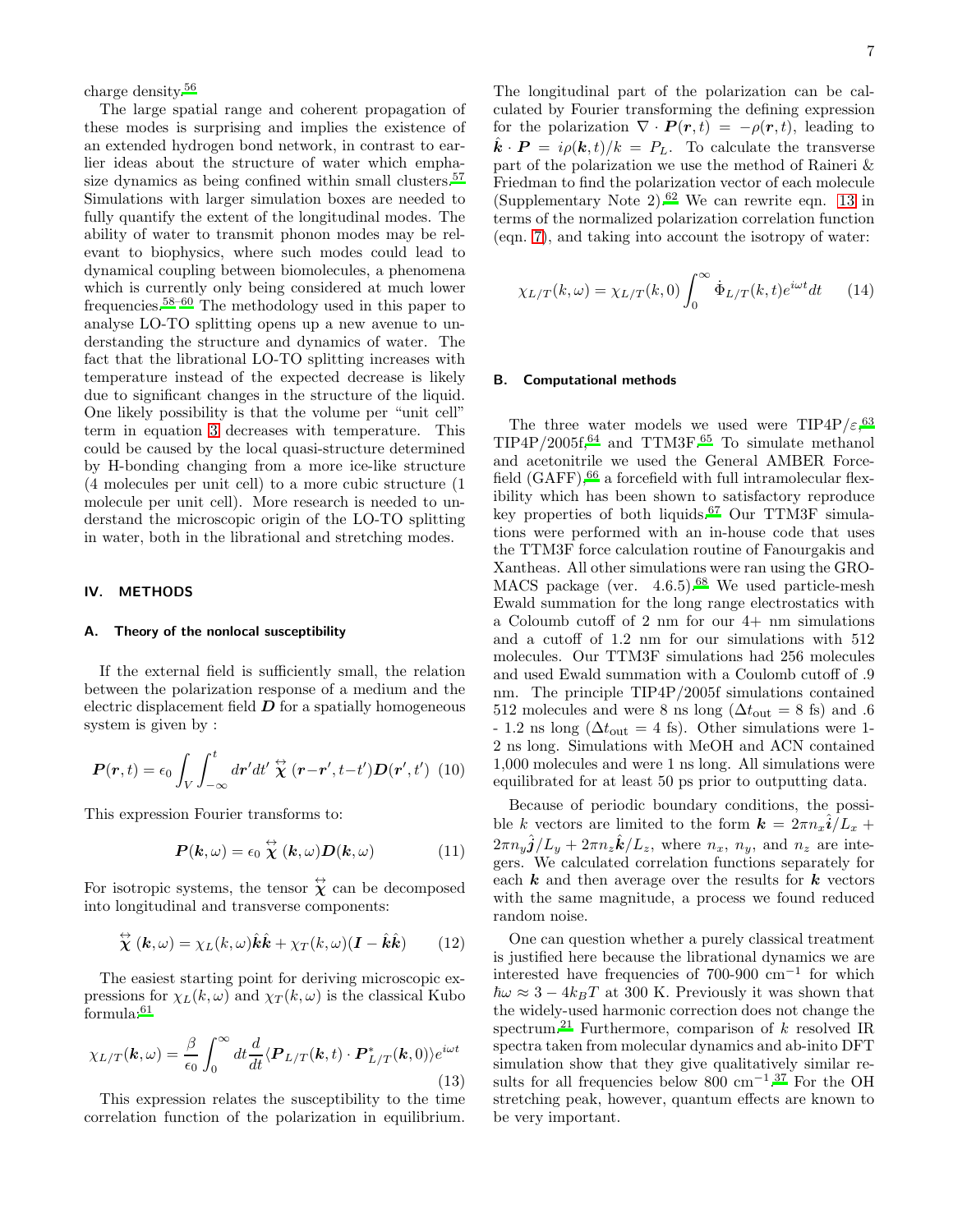#### C. Fitting the librational band

To obtain resonance frequencies and lifetimes for the librational peak in the imaginary part of the response we used a damped oscillator model. A Debye peak overlaps significantly with the librational band in both the longitudinal and transverse cases and must be included in the peak fitting. Equation [14](#page-6-1) can be used to relate the form of the time correlation function to the absorption peak lineshape. For Debye response one has the following expressions:

$$
\Phi(k,t) = Ae^{-t/\tau_D}
$$

$$
\frac{\text{Im}\{\chi(k,\omega)\}}{\chi(k,0)} = \frac{A\omega\tau_D}{1 + \omega^2\tau_D^2}
$$
(15)

For resonant response with resonance frequency  $\omega_0(k)$ and dampening factor  $\gamma \equiv 1/\tau$  we have:

$$
\Phi(k,t) = Be^{-t/\tau} \cos(\omega_0 t)
$$

$$
\frac{\text{Im}\{\chi(k,\omega)\}}{\chi(k,0)} = \frac{B}{2} \left( \frac{\omega \tau}{1 + (\omega + \omega_0)^2 \tau^2} + \frac{\omega \tau}{1 + (\omega - \omega_0)^2 \tau^2} \right)
$$

We find this lineshape (the Van Vleck-Weisskopf lineshape $^{69,70}$  $^{69,70}$  $^{69,70}$  $^{69,70}$ ) yields results identical to the standard damped harmonic oscillator response for the range of  $\tau, \omega_0$  values we are interested in. We found a two function (Debye + resonant) fit worked very well for fitting the librational peak in the longitudinal case (Supplementary Figs. 7 and 8). The H-bond stretching peak at  $\approx 200$ cm<sup>-1</sup> overlaps with the librational band for  $2 < k < 2.5$ , and we found that it can be included in the fit using an additional damped harmonic oscillator, but usually this was not necessary. Because of this overlap and due to the broad nature of the transverse band, the fitting in the transverse case is only approximate. We found this was especially true for TTM3F and the experimental data, so we do not report lifetimes for such cases.

# V. ACKNOWLEDGMENTS

This work was partially supported by DOE Award No. DE-FG02-09ER16052 (D.C.E.) and by DOE Early Career Award No. DE-SC0003871 (M.V.F.S.).

#### REFERENCES

- <span id="page-7-0"></span><sup>1</sup>Santra, B., Jr., R. A. D., Martelli, F. & Car, R. Local structure analysis in ab initio liquid water. *Mol. Phys.* 1–13 (in press 2015). <sup>2</sup>Errington, J. R. & Debenedetti, P. G. Relationship between structural order and the anomalies of liquid water. *Nature* 409, 318–321 (2001).
- $^3\mathrm{English},$  N. J. & Tse, J. S. Density fluctuations in liquid water. *Phys. Rev. Lett.* 106, 037801 (2011).
- <sup>4</sup>Huang, C. *et al.* The inhomogeneous structure of water at ambient conditions 106, 15214–15218 (2009).
- <span id="page-7-25"></span><sup>5</sup>Mallamace, F., Corsaro, C. & Stanley, H. E. Possible relation of water structural relaxation to water anomalies. *Proc. Natl. Acad. Sci. USA* 110, 4899–4904 (2013).
- <span id="page-7-1"></span><sup>6</sup>Sahle, C. J. *et al.* Microscopic structure of water at elevated pressures and temperatures. *Proc. Natl. Acad. Sci. USA* 110, 6301–6306 (2013).
- <span id="page-7-2"></span><sup>7</sup>Walrafen, G. E. Raman spectral studies of water structure. *J. Phys. Chem.* 40, 3249 (1964).
- <span id="page-7-3"></span><sup>8</sup>Carey, D. M. & Korenowski, G. M. Measurement of the Raman spectrum of liquid water. *J. Chem. Phys.* 108, 2669–2675 (1998).
- <span id="page-7-5"></span><sup>9</sup>Walrafen, G. E. Raman spectrum of water: transverse and longitudinal acoustic modes below  $\approx 300 \text{ cm}^{-1}$  and optic modes above  $\approx 300 \text{ cm}^{-1}$ . *J. Phys. Chem.* **94**, 2237–2239 (1990).
- <span id="page-7-26"></span><sup>10</sup>Walrafen, G. E. Raman spectral studies of the effects of temperature on water structure. *J. Phys. Chem.* 47, 114–126 (1967).
- <span id="page-7-6"></span><sup>11</sup>Walrafen, G. E., Fisher, M. R., Hokmabadi, M. S. & Yang, W. Temperature dependence of the low and highfrequency Raman scattering from liquid water. *J. Chem. Phys.* 85, 6970–6982 (1986).
- <span id="page-7-4"></span> $^{12}\mathrm{Castner},$  E. W., Chang, Y. J., Chu, Y. C. & Walrafen, G. E. The intermolecular dynamics of liquid water. *J. Chem. Phys.* 102, 653–659 (1995).
- <span id="page-7-7"></span><sup>13</sup>Zelsmann, H. R. Temperature dependence of the optical constants for liquid H2O and D2O in the far IR region. *J. Mol. Str.* 350, 95–114 (1995).
- <span id="page-7-8"></span><sup>14</sup>Fukasawa, T. *et al.* Relation between dielectric and low-frequency Raman spectra of hydrogen-bond liquids. *Phys. Rev. Lett.* 95, 197802 (2005).
- <span id="page-7-9"></span><sup>15</sup>Aure, P. & Chosson, A. The translational lattice-vibration Raman spectrum of single crystal ice 1h. *J. Glaciology* 21, 65–71 (1978).
- $^{16}$ Klug, D. D., Tse, J. S. & Whalley, E. The longitudinal optic tranverseoptic mode splitting in ice Ih. *J. Chem. Phys.* 95, 7011–7012 (1991).
- <span id="page-7-10"></span><sup>17</sup>Whalley, E. A detailed assignment of the oh stretching bands of ice i. *Canadian Journal of Chemistry* 55, 3429–3441 (1977).
- <span id="page-7-11"></span> $^{18}\mathrm{Klug},$  D. D. & Whalley, E. Origin of the high-frequency translational bands of ice i\*. *J. Glaciology* 21, 55–63 (1978).
- <span id="page-7-12"></span> $^{19}\rm{Galeener},$  F. L. & Lucovsky, G. Longitudinal optical vibrations in glasses: GeO<sup>2</sup> and SiO2. *Phys. Rev. Lett.* 37, 1474–1478 (1976).
- <span id="page-7-13"></span><sup>20</sup>Resat, H., Raineri, F. O. & Friedman, H. L. Studies of the optical like high frequency dispersion mode in liquid water. *J. Chem. Phys.* 98, 7277 (1993).
- <span id="page-7-14"></span><sup>21</sup>Bopp, P. A., Kornyshev, A. A. & Sutmann, G. Frequency and wave-vector dependent dielectric function of water: Collective modes and relaxation spectra. *J. Chem. Phys.* 109, 1939 (1998).
- <span id="page-7-15"></span><sup>22</sup>Ricci, M. A., Rocca, D., Ruocco, G. & Vallauri, R. Theoretical and computer-simulation study of the density fluctuations in liquid water. *Phys. Rev. A* 40, 7226–7238 (1989).
- <span id="page-7-16"></span><sup>23</sup>Lyddane, R. H., Sachs, R. G. & Teller, E. On the polar vibrations of alkali halides. *Phys. Rev.* 59, 673–676 (1941).
- <span id="page-7-17"></span><sup>24</sup>Barker, A. S. Long-wavelength soft modes, central peaks, and the Lyddane-Sachs-Teller relation. *Phys. Rev. B* 12, 4071–4084 (1975).
- <span id="page-7-18"></span><sup>25</sup>Sievers, A. J. & Page, J. B. Generalized Lyddane-Sachs-Teller relation and disordered solids. *Phys. Rev. B* 41, 3455–3459 (1990).
- <span id="page-7-19"></span><sup>26</sup>Payne, M. & Inkson, J. Longitudinal-optic-transverse-optic vibrational mode splittings in tetrahedral network glasses. *Journal of Non-Crystalline Solids* 68, 351 – 360 (1984).
- <span id="page-7-20"></span><sup>27</sup>Sekimoto, K. & Matsubara, T. To-lo splittings of glassy dielectrics. *Phys. Rev. B* 26, 3411 (1982).
- <span id="page-7-21"></span><sup>28</sup>Decius, J. C. & Hexter, R. M. *Molecular Vibrations in Crystals* (McGraw-Hill, USA, 1977).
- <span id="page-7-22"></span> $^{29}$ Decius, J. C. Dipolar coupling and molecular vibration in crystals. i. general theory. *J. Chem. Phys.* 49, 1387–1392 (1968).
- <span id="page-7-24"></span><sup>30</sup>Burba, C. M. & Frech, R. Existence of optical phonons in the room temperature ionic liquid 1-ethyl-3-methylimidazolium trifluoromethanesulfonate. *J. Chem. Phys.* 134, 134503 (2011).
- <span id="page-7-23"></span><sup>31</sup>Zasetsky, A. Y., Khalizov, A. F., Earle, M. E. & Sloan, J. J. Frequency dependent complex refractive indices of supercooled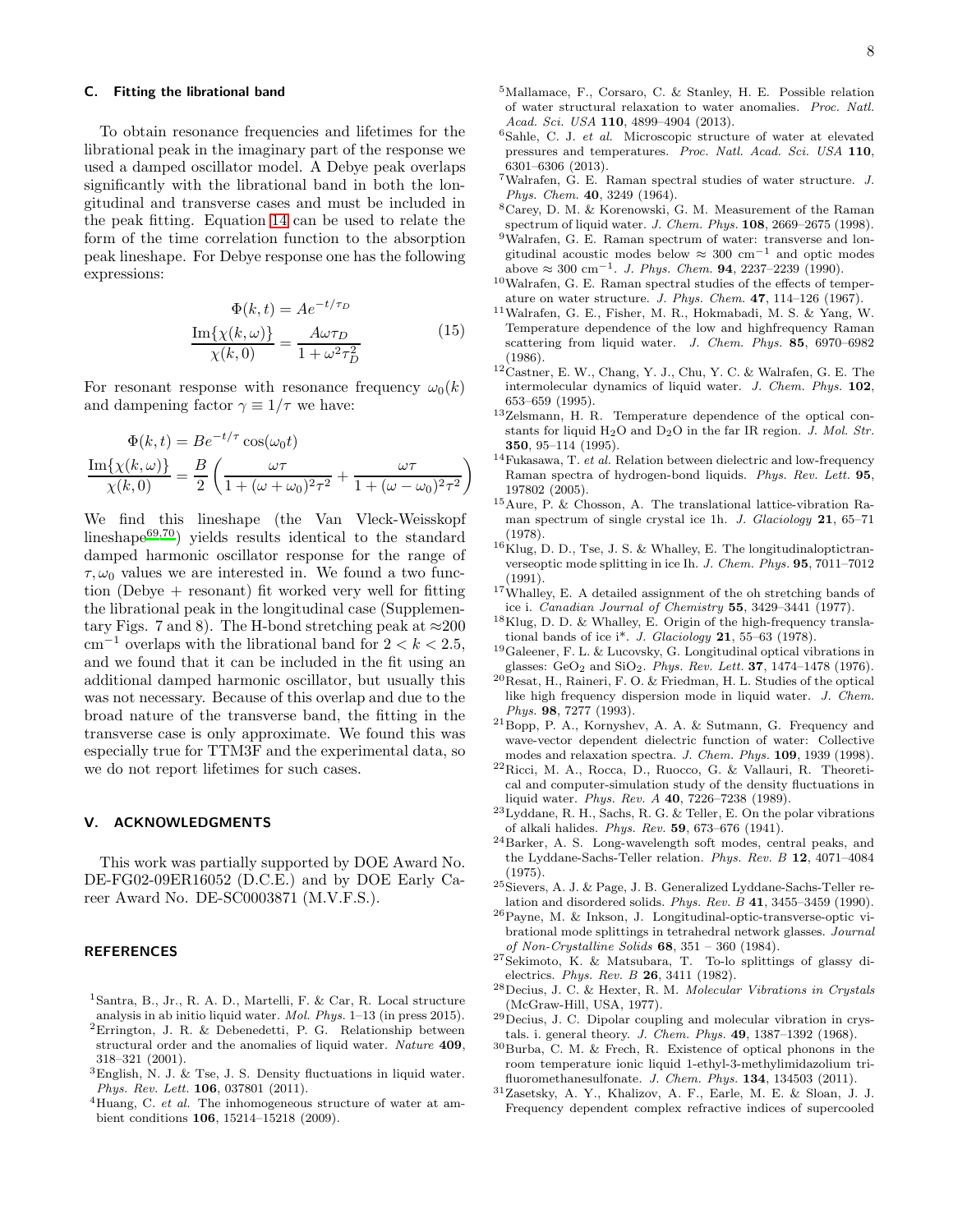- <span id="page-8-0"></span> $^{32}\mathrm{Hale},$  G. & Querry, M. Optical constants of water in the 200-nm to 200- mu m wavelength region. *Appl. Opt.* 12, 555 (1973).
- <span id="page-8-1"></span> $^{33}\mathrm{Elton},$  D. C. & Fernández-Serra, M.-V. Polar nanoregions in water: A study of the dielectric properties of TIP4P/2005, TIP4P/2005f and TTM3F. *J. Chem. Phys.* 140, 124504 (2014).
- <span id="page-8-2"></span><sup>34</sup>Madden, P. & Kivelson, D. A consistent molecular treatment of dielectric phenomena. In *Adv. Chem. Phys.*, 467 (John Wiley & Sons, Inc., 2007).
- <span id="page-8-3"></span> $^{35}\rm{Hansen},$  J.-P. & McDonald, I. R. Chapter 11 - molecular liquids. In Hansen, J.-P. & McDonald, I. R. (eds.) *Theory of Simple Liquids*, 341 (Academic Press, 2006), 3rd edn.
- <span id="page-8-4"></span><sup>36</sup>Resat, H., Raineri, F. O. & Friedman, H. L. A dielectric theory of the opticallike highfrequency mode in liquid water. *J. Chem. Phys.* 97, 2618 (1992).
- <span id="page-8-5"></span><sup>37</sup>Heyden, M. *et al.* Understanding the origins of dipolar couplings and correlated motion in the vibrational spectrum of water. *J. Phys. Chem. Lett.* 3, 2135–2140 (2012).
- <span id="page-8-6"></span><sup>38</sup>Woodward, L. *Introduction to the theory of molecular vibrations and vibrational spectroscopy* (Clarendon Press, 1972).
- <span id="page-8-7"></span><sup>39</sup>Wagner, R. *et al.* Mid-infrared extinction spectra and optical constants of supercooled water droplets. *J. Phys. Chem. A* 109, 7099–7112 (2005).
- <span id="page-8-8"></span><sup>40</sup>Vinh, N. Q. *et al.* High-precision gigahertz-to-terahertz spectroscopy of aqueous salt solutions as a probe of the femtosecondto-picosecond dynamics of liquid water. *J. Chem. Phys.* 142.
- <span id="page-8-9"></span><sup>41</sup>Ellison, W. J. Permittivity of pure water, at standard atmospheric pressure, over the frequency range 0-25 THz and the temperature range 0100c. *J. Phys. Chem. Ref.D at.* 36, 1–18 (2007).
- <span id="page-8-10"></span><sup>42</sup>Iwano, K., Yokoo, T., Oguro, M. & Ikeda, S. Propagating librations in ice xi: Model analysis and coherent inelastic neutron scattering experiment. *Journal of the Physical Society of Japan* 79, 063601 (2010).
- <span id="page-8-11"></span><sup>43</sup>Shigenari, T. & Abe, K. Vibrational modes of hydrogens in the proton ordered phase XI of ice: Raman spectra above  $400 \text{ cm}^1$ . *J. Chem. Phys.* 136 (2012).
- <span id="page-8-12"></span><sup>44</sup>Wan, Q., Spanu, L., Galli, G. A. & Gygi, F. Raman spectra of liquid water from ab initio molecular dynamics: Vibrational signatures of charge fluctuations in the hydrogen bond network. *Journal of Chemical Theory and Computation* 9, 4124–4130 (2013).
- <span id="page-8-13"></span><sup>45</sup>Lobo, R., Robinson, J. E. & Rodriguez, S. High frequency dielectric response of dipolar liquids. *J. Chem. Phys.* 59, 5992–6008 (1973).
- <sup>46</sup>Pollock, E. L. & Alder, B. J. Frequency-dependent dielectric response in polar liquids. *Phys. Rev. Lett.* 46, 950–953 (1981).
- <span id="page-8-14"></span> $^{47}\rm Chandra,$  A.  $\&$  Bagchi, B. Collective excitations in a dense dipolar liquid: How important are dipolarons in the polarization relaxation of common dipolar liquids? *J. Chem. Phys.* 92, 6833 (1990).
- <span id="page-8-15"></span><sup>48</sup>Haughney, M., Ferrario, M. & McDonald, I. R. Moleculardynamics simulation of liquid methanol. *The Journal of Physical Chemistry* 91, 4934–4940 (1987).
- <span id="page-8-16"></span><sup>49</sup>Yamaguchi, T., Benmore, C. J. & Soper, A. K. The structure of subcritical and supercritical methanol by neutron diffraction, empirical potential structure refinement, and spherical harmonic analysis. *J. Chem. Phys.* 112, 8976–8987 (2000).
- <span id="page-8-17"></span><sup>50</sup>Matsumoto, M. & Gubbins, K. E. Hydrogen bonding in liquid methanol. *J. Chem. Phys.* 93, 1981–1994 (1990).
- <span id="page-8-18"></span> $^{51}\mathrm{Crowder},$  G. A. & Cook, B. R. Acetonitrile: far-infrared spectra and chemical thermodynamic properties. discussion of an entropy discrepancy. *The Journal of Physical Chemistry* 71, 914–916 (1967).
- <span id="page-8-19"></span><sup>52</sup>Santucci, S. C., Fioretto, D., Comez, L., Gessini, A. & Masciovecchio, C. Is there any fast sound in water? *Phys. Rev. Lett.* 97, 225701 (2006).
- <span id="page-8-20"></span><sup>53</sup>Sampoli, M., Ruocco, G. & Sette, F. Mixing of longitudinal and transverse dynamics in liquid water. *Phys. Rev. Lett.* 79, 1678–1681 (1997).
- <span id="page-8-21"></span><sup>54</sup>Cho, M., Fleming, G. R., Saito, S., Ohmine, I. & Stratt, R. M. Instantaneous normal mode analysis of liquid water. *J. Chem. Phys.* 100, 6672–6683 (1994).
- <span id="page-8-22"></span><sup>55</sup>Garberoglio, G., Vallauri, R. & Sutmann, G. Instantaneous normal mode analysis of correlated cluster motions in hydrogen bonded liquids. *J. Chem. Phys.* 117, 3278–3288 (2002).
- <span id="page-8-23"></span><sup>56</sup>Sedlmeier, F., Shadkhoo, S., Bruinsma, R. & Netz, R. R. Charge/mass dynamic structure factors of water and applications to dielectric friction and electroacoustic conversion. *J. Chem. Phys.* 140, 054512 (2014).
- <span id="page-8-24"></span><sup>57</sup>Bosma, W. B., Fried, L. E. & Mukamel, S. Simulation of the intermolecular vibrational spectra of liquid water and water clusters. *J. Chem. Phys.* 98, 4413–4421 (1993).
- <span id="page-8-25"></span> $^{58}\mathrm{Conti}$  Nibali, V.  $\&$  Havenith, M. New insights into the role of water in biological function: Studying solvated biomolecules using terahertz absorption spectroscopy in conjunction with molecular dynamics simulations. *J. Am. Chem. Soc.* 136, 12800 (2014).
- <sup>59</sup>Ebbinghaus, S. *et al.* An extended dynamical hydration shell around proteins. *Proc. Natl. Acad. Sci. USA* 104, 20749 (2007).
- <span id="page-8-26"></span> $^{60}\mathrm{Kim}, \mathrm{S.}, \mathrm{Born}, \mathrm{B.},$  Havenith, M. & Gruebele, M. Real-time detection of protein-water dynamics upon protein folding by terahertz absorption spectroscopy. *Angewandte Chemie International Edition* 47, 6486 (2008).
- <span id="page-8-27"></span><sup>61</sup>Kubo, R. Statistical-mechanical theory of irreversible processes. i. general theory and simple applications to magnetic and conduction problems. *J. Phys. Soc. Jap.* 12, 570–586 (1957).
- <span id="page-8-28"></span> $^{62}\rm{Raineri},$  F. O. & Friedman, H. L. Static transverse dielectric function of model molecular fluids. *J. Chem. Phys.* 98, 8910– 8918 (1993).
- <span id="page-8-29"></span> $^{63}\rm{Fuentes-Azcatl},$  R.  $\&$  Alejandre, J. Non-polarizable force field of water based on the dielectric constant:  $TIP4P/\varepsilon$ . *J. Phys. Chem. B* 118, 1263–1272 (2014).
- <span id="page-8-30"></span><sup>64</sup>Gonzalez, M. A. & Abascal, J. L. F. A flexible model for water based on TIP4P/2005. *J. Chem. Phys.* 135, 224516 (2011).
- <span id="page-8-31"></span> $^{65}\rm{Fanourgakis},$  G. S. & Xantheas, S. S. Development of transferable interaction potentials for water. v. extension of the flexible, polarizable, thole-type model potential (TTM3-F, v. 3.0) to describe the vibrational spectra of water clusters and liquid water. *J. Chem. Phys.* 128, 074506 (2008).
- <span id="page-8-32"></span><sup>66</sup>Wang, J. *et al.* Development and testing of a general AMBER force field. *J. Compt. Chem.* 25, 1157 (2004).
- <span id="page-8-33"></span><sup>67</sup>Caleman, C. *et al.* Force field benchmark of organic liquids: Density, enthalpy of vaporization, heat capacities, surface tension, isothermal compressibility, volumetric expansion coefficient, and dielectric constant. *J. Chem. Theo. Comp.* 8, 61 (2012).
- <span id="page-8-34"></span><sup>68</sup>Hess, B., Kutzner, C., van der Spoel, D. & Lindahl, E. GRO-MACS 4: Algorithms for highly efficient, load-balanced, and scalable molecular simulation. *J Chem. Theo. Comp.* 4, 435–447 (2008).
- <span id="page-8-35"></span><sup>69</sup>Toda, M., Kubo, R., Saitō, N. & Hashitsume, N. *Statistical Phys. II: Nonequilibrium Statistical Mechanics*. Series C (Springer Berlin Heidelberg, 1991).
- <span id="page-8-36"></span> $^{70}\mathrm{Van}$  Vleck, J. H. & Weisskopf, V. F. On the shape of collisionbroadened lines. *Rev. Mod. Phys.* 17, 227–236 (1945).
- <span id="page-8-39"></span> $^{71}\rm{Buchner},$  R., Barthel, J. & Stauber, J. The dielectric relaxation of water between 0c and 35c. *Chem. Phys. Lett.* 306, 57 (1999).
- <span id="page-8-37"></span><sup>72</sup>Bolla, G. Su alcune nuove bande Raman dellacqua. *Il Nuovo Cimento* 10, 101–107 (1933).
- <span id="page-8-38"></span><sup>73</sup>Walrafen, G. E. Raman spectral studies of the effects of electrolytes on water. *J. Chem. Phys.* 36, 1035–1042 (1962).
- <span id="page-8-40"></span><sup>74</sup>Heyden, M. *et al.* Dissecting the THz spectrum of liquid water from first principles via correlations in time and space. *Proc. Natl. Acad. Sci. USA* 107, 12068–12073 (2010).
- <span id="page-8-41"></span><sup>75</sup>Bertolini, D. & Tani, A. The frequency and wavelength dependent dielectric permittivity of water. *Mol. Phys.* 75, 1065–1088 (1992).
- <span id="page-8-42"></span><sup>76</sup>Bagchi, B. & Chandra, A. Molecular theory of underdamped dielectric relaxation: understanding collective effects in dipolar liquids. *Chem. Phys.* 173, 133 – 141 (1993).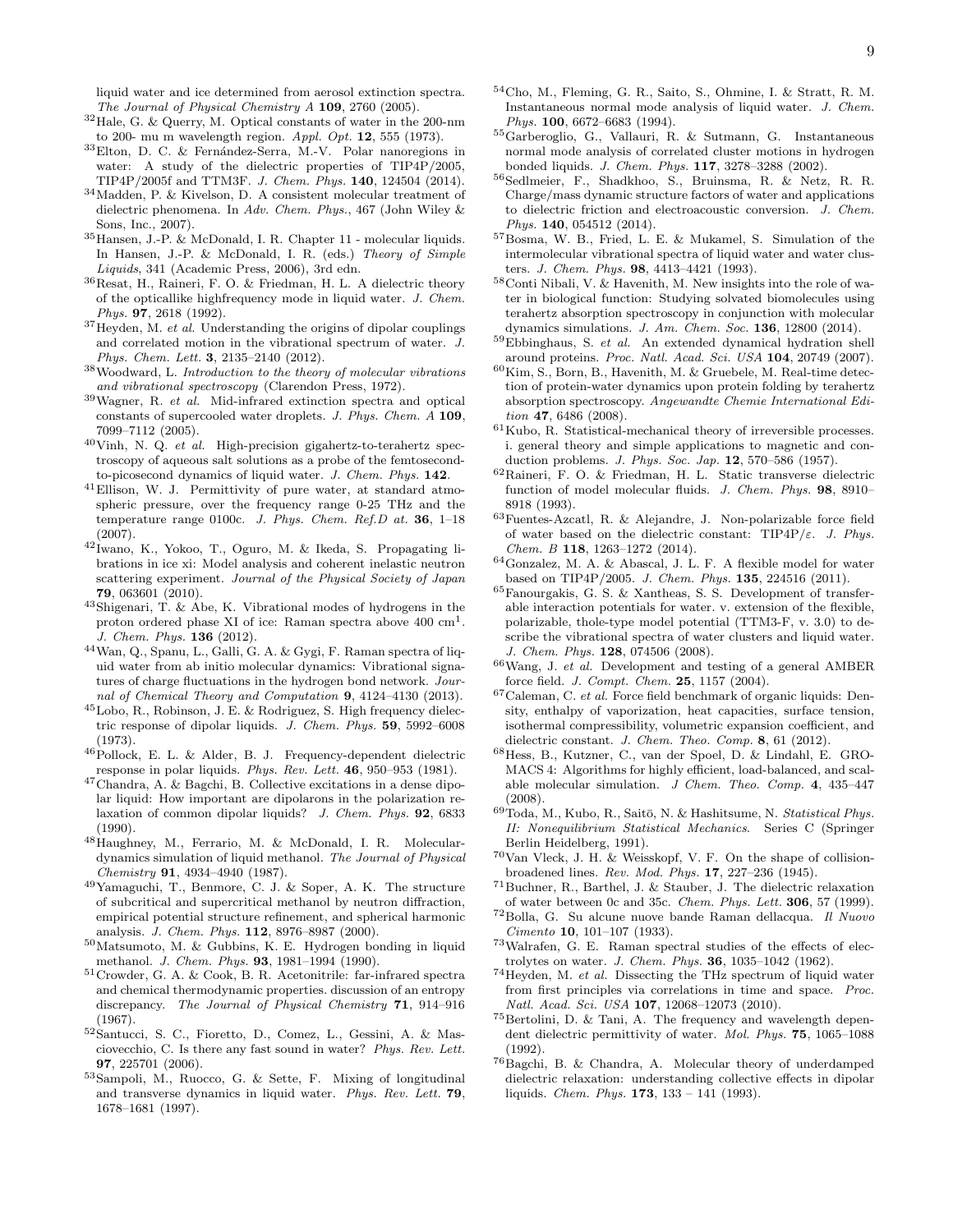<span id="page-9-0"></span><sup>77</sup>Ferraro, R. & Basile, L. *Fourier Transform Infrared Spectra: Applications to Chem. Systems*, vol. v. 1 (Elsevier Science, 1978).

- <span id="page-9-1"></span><sup>78</sup>Bagchi, B. & Chandra, A. Ultrafast solvation dynamics: Molecular explanation of computer simulation results in a simple dipolar solvent. *J. Chem. Phys.* 97 (1992).
- <span id="page-9-2"></span> $^{79}\mathrm{Hill,}$  N. E. The influence of the poley absorption on the inertial fall-off of the dielectric absorption. *J. Phys. C: Solid State Phys.*

4, 2322 (1971).

- <span id="page-9-3"></span><sup>80</sup>Nora E. Hill, A. P. M. D., W. E. Vaughan. *Dielectric Properties and Molecular Behaviour* (Van Norstrand Reinhold Company, New York, 1963).
- <span id="page-9-4"></span><sup>81</sup>Poley, J. Microwave dispersion of some polar liquids. *App. Sci. Res. B* 4, 337–387 (1955).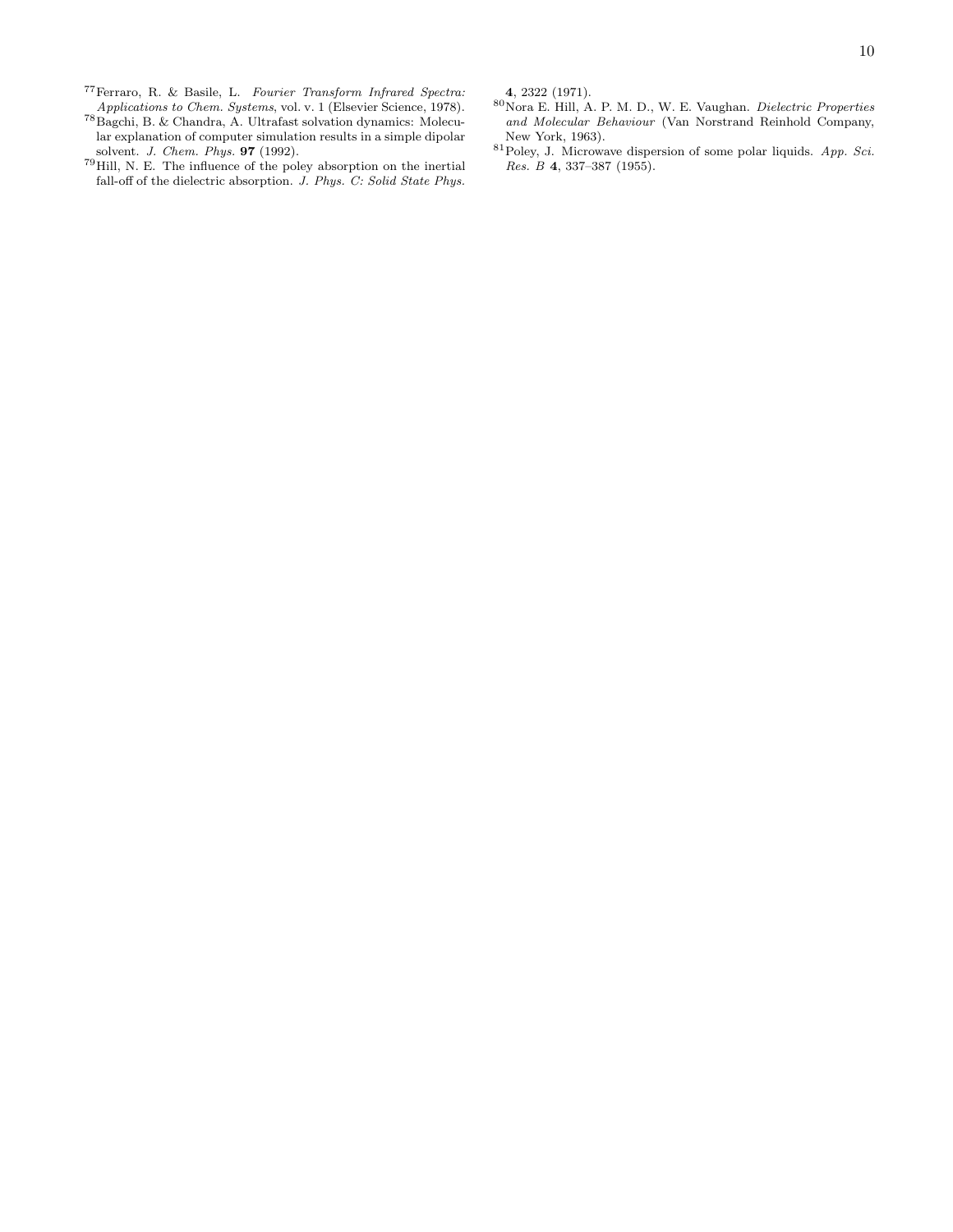# VI. SUPPLEMENTARY INFORMATION



<span id="page-10-0"></span>FIG. 1. Longitudinal polarization relaxation functions. Shown for 512 TIP4P2005/f (left) and TTM3F (right) at 300 K.

| type           |     |                          | $\omega_{\text{L2}}$ $\omega_{\text{L3}}$ | ref.                            |
|----------------|-----|--------------------------|-------------------------------------------|---------------------------------|
| Raman          | 510 | $\overline{\phantom{m}}$ | 780                                       | Bolla $\overline{(1933)^{72}}$  |
|                | 450 |                          | $-780$                                    | Walrafen $(1962)^{73}$          |
|                |     | $400 - 700$              |                                           | Fukasawa, et. al. $(2005)^{14}$ |
|                |     | 430 650 795              |                                           | Carey, et. al. $(1998)^8$       |
|                | 440 | 540                      | - 770                                     | Castner, et. al. $(1995)^{12}$  |
|                | 450 |                          | 550 725                                   | Walrafen $(1990)^9$             |
|                |     | 424 550                  | 725                                       | Walrafen $(1986)^{11}$          |
|                | 439 | - 538                    | -717                                      | Walrafen $(1967)^{10}$          |
| infrared       | 380 | 665                      |                                           | Zelsmann $(1995)^{13}$          |
| dielectric 420 |     | 620                      |                                           | Fukasawa, et. al. $(2005)^{14}$ |

Supplementary Table 1: Experimental peaks in Raman, dielectric, and IR spectra. This table shows the correspondence between 3 peak Raman fits and 2 peak dielectric/IR fits to the librational region at 298 K.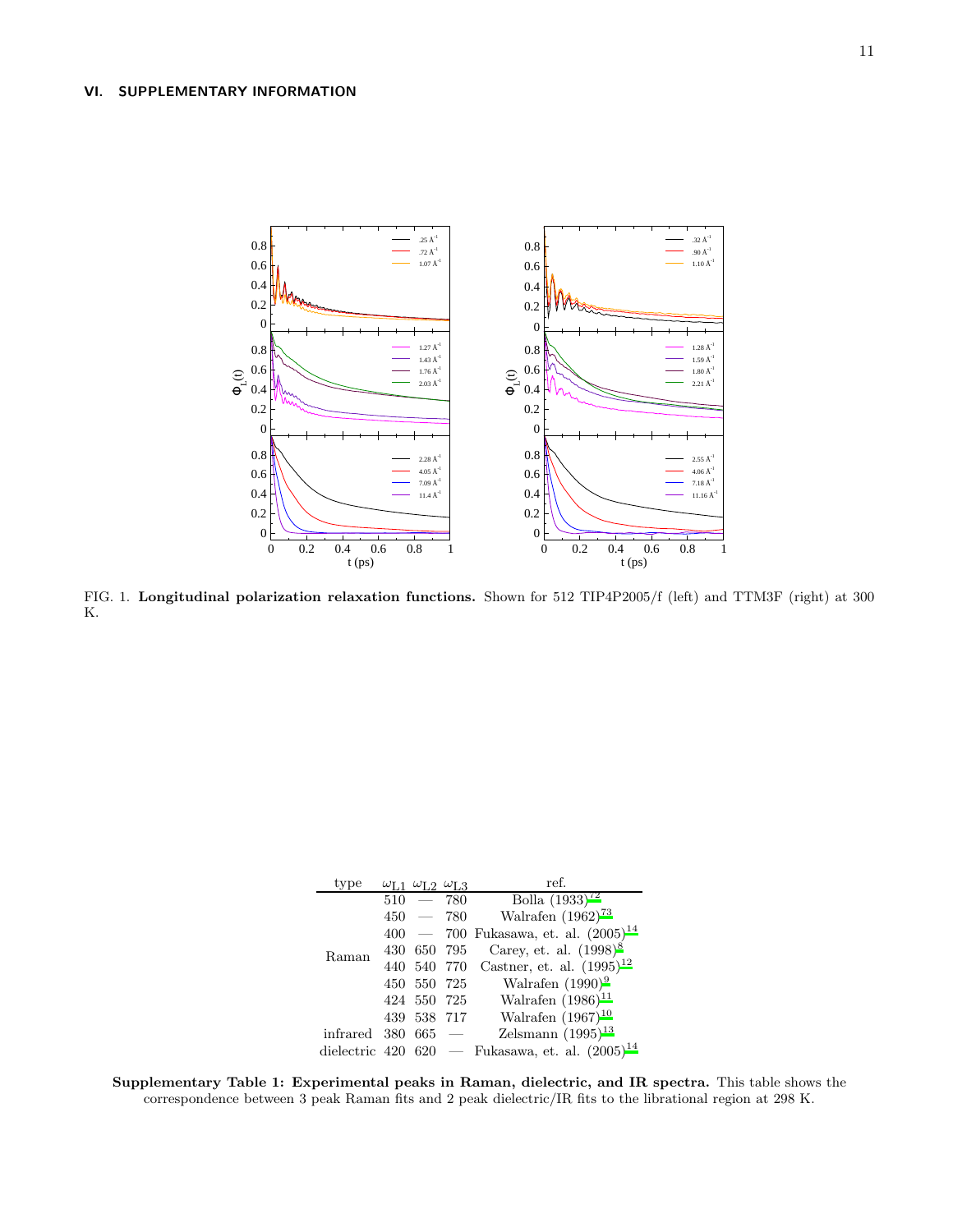

<span id="page-11-0"></span>FIG. 2. Longitudinal (left) and transverse (right) relaxation times for 512 TIP4P/2005f. Computed for the underlying exponential of the relaxation. The points are interpolated by Akima splines. The transverse relaxation time here is equal to the Debye relaxation time, which at  $k = 0$  is  $\approx 11$  ps at 300 K for TIP4P/2005f. Experimentally it is 8.5 ps.<sup>[71](#page-8-39)</sup>

# A. Supplementary info: Dispersion relations and dampening factors



<span id="page-11-1"></span>FIG. 3. Longitudinal (left) and transverse (right) dispersion relations (circles) and dampening factors (squares) for 512 TIP4P/2005f. These curves were obtained from a two peak (Debye + resonant) fit. In contrast to the longitudinal mode, the transverse mode is much more damped. However, the dampening factor changes significantly with temperature, also in contrast to the longitudinal case, and at 250 K becomes relatively small. Beyond 2  $\AA^{-1}$  the peak due to the damped resonance starts to disappear so values beyond 3  $\AA^{-1}$  are not shown.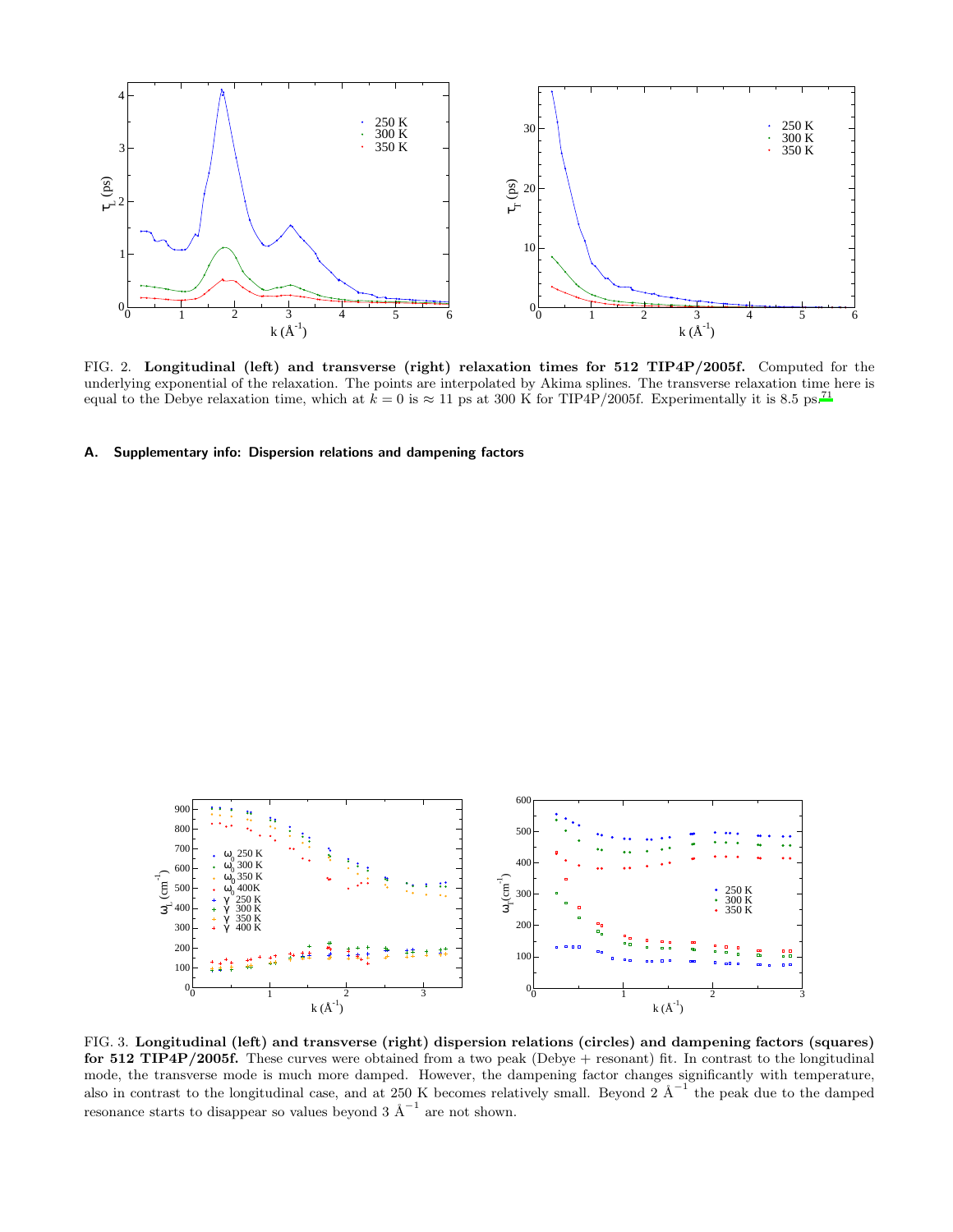

FIG. 4. Longitudinal (left) and transverse (right) dielectric susceptibility for a system of 1,000 MeOH molecules. The longitudinal librational peak at  $\approx 700 \text{ cm}^{-1}$  clearly disperses with k, while the transverse peak at  $\approx 600 \text{ cm}^{-1}$  disperses slightly with k. The higher frequency peaks exhibit no dispersion. The static dielectric function  $\varepsilon(k,0)$  has not converged properly in the transverse case, so the magnitude of the peaks is not converged.



<span id="page-12-0"></span>FIG. 5. Longitudinal (left) and transverse (right) dielectric susceptibility for a system of 1,000 acetonitrile molecules. The broad band which peaks at 100 cm<sup>-1</sup> exhibits dispersion. We hypothesize this dispersion is due entirely to the translational modes, however we cannot say for sure since the librational and translational modes overlap in this region. The peak at  $\approx 500 \text{ cm}^{-1}$  is due to CCN bending. The static dielectric function  $\varepsilon(k,0)$  has not converged properly, so the magnitude of the transverse peaks is not converged correctly, but the position of the peaks and dispersion can be seen.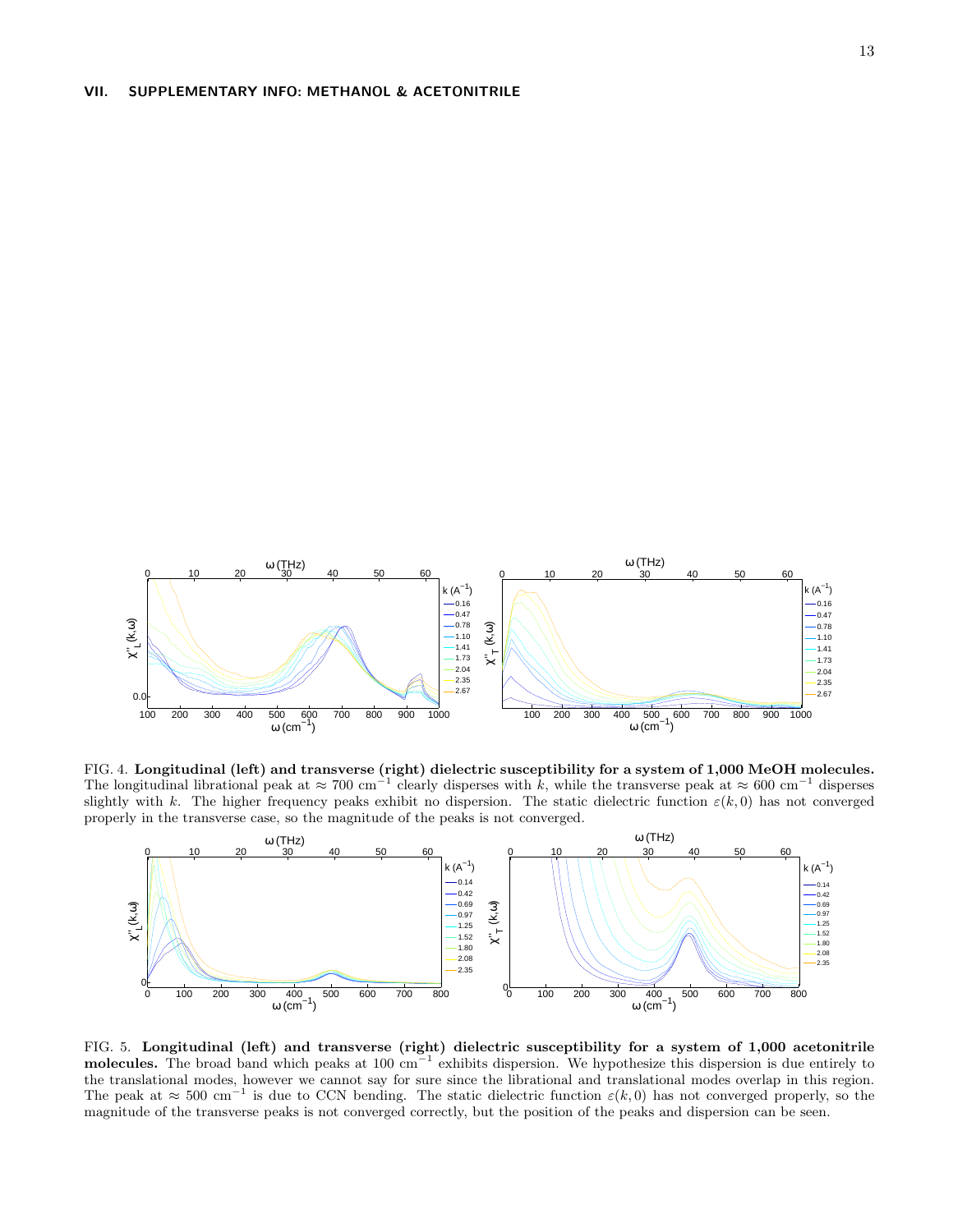# A. Supplementary info: Examples of fitting



<span id="page-13-0"></span>FIG. 6. Example fits of the transverse susceptibility of TIP4P/2005f at 300 K. Fit with a Debye function and one damped harmonic oscillator at  $k = .25 \text{\AA}^{-1}$  and  $k = 1.4 \text{\AA}^{-1}$ . The residual show the parts not captured by the fit.



<span id="page-13-1"></span>FIG. 7. Example fits of the longitudinal susceptibility of TIP4P/2005f at 300K. Fit with a Debye function and one damped harmonic oscillator at  $k = .25\text{\AA}^{-1}$  (left) and  $k = 1.4\text{\AA}^{-1}$  (right). Two peaks appear in the residual - the lower frequency peak is dispersive, having the same dispersion relation as the fitted peak, suggesting that it is actually part of the dispersive peak lineshape that is not captured by our lineshape function. The higher frequency peak in the residual is non-dispersive and is in the same location for both the transverse and longitudinal susceptibility.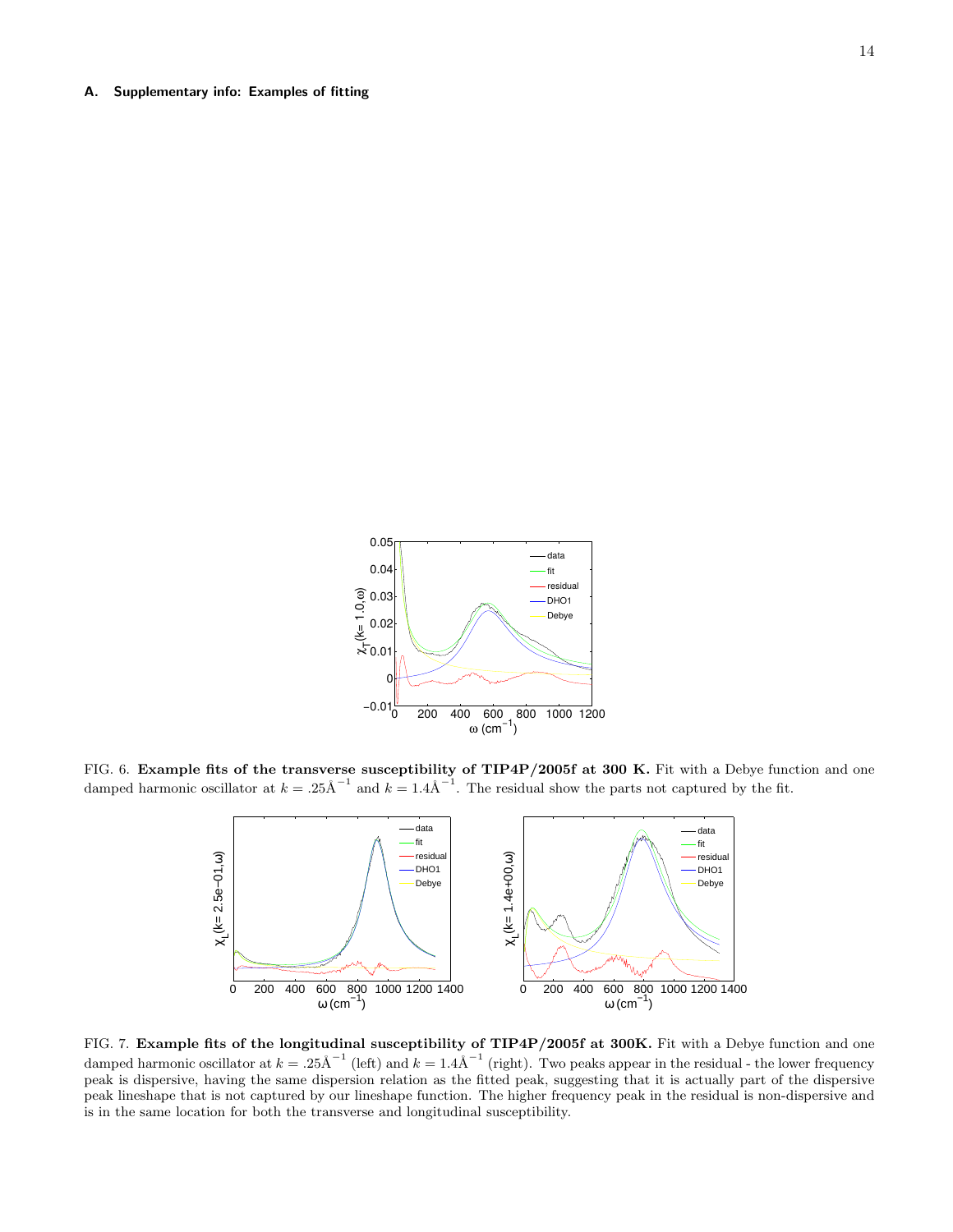# B. Supplementary info: spatial decomposition of spectra

There are several different ways to decompose a spectra into contributions from molecules separated by distance R:

### Kirkwood dipole-sphere method

This is the method we choose, which is a modification of the sphere-sphere method (see below). We start with the time-correlation function of interest :

$$
\phi(t) = \left\langle \sum_{i} \mu_i(0) \cdot \sum_{j} \mu_j(t) \right\rangle \tag{16}
$$

Here  $\bm\mu$  can be replaced with any dynamical variable of interest, for instance  $\bm p^T(\bm k,t)$  or  $\bm j(t)$ . We omit the  $k$  dependence for simplicity.

The most straightforward way is to limit the molecules around each molecule  $i$  to those in a sphere of radius  $R$ :

$$
\phi(t,R) = \left\langle \sum_{i} \mu_i(0) \cdot \sum_{j \in R_i} \mu_j(t) \right\rangle \tag{17}
$$

This is similar to the method employed by Bopp & Kornyshev. During the the course of a simulation molecules enter and leave each sphere, which creates noise, requiring longer averaging times. This can be improved by utilizing a smooth cutoff function:

$$
\phi(t,R) = \left\langle \sum_{i} \mu_i(0) \cdot \sum_{j} P_{ij}(t) \mu_j(t) \right\rangle
$$
\n(18)

where

$$
P_{ij} = \frac{1}{1 + e^{(R_{ij} - R)/D}}
$$
(19)

Here D is a sharpness parameter determining the relative sharpness of the cutoff. We choose not to use smoothing however, finding it to be unnecessary. The result is a spectra  $\chi(k,\omega,R)$  showing contributions from molecules up to radius R. The resulting function exhibits the expected  $R \to 0$  limit, yielding only the self contribution. In the  $R \to \infty$ limit, the original full response function is recovered. This function can then be numerically differentiated to show the contributions from shells of thickness  $\Delta R$  centered at distance R.

# Sphere-sphere method

Another method discussed by Heyden, et. al. (2010) is to study the autocorrelation of the total dipole moment of a sphere of radius R centered around a reference molecule, and then average over each molecule in the system.<sup>[74](#page-8-40)</sup>

$$
\phi^P(t, R) = \sum_i \langle \mu_i^P(0) \cdot \mu_i^P(t) \rangle \tag{20}
$$

where

$$
\boldsymbol{\mu}_i^P(t) = \mathcal{N}_i(t) \sum_{j \in R_i} P_{ij}(t) \boldsymbol{\mu}_j(t) \tag{21}
$$

Heyden, et. al. recommend the normalization factor  $\mathcal{N}_i(t) = (1 + \sum_{j \in R_i} P_{ij}^2)^{-1/2}$  to normalize for number of molecules in each sphere. This normalization factor is chosen so that in the bulk limit  $(R \to \infty)$  the original full response function is obtained (in that limit  $\mathcal{N}_i = 1/\sqrt{\mathcal{N}_{\text{mol}}}\)$ . In the limit  $R \to 0$  only the self-term contributes. Results from this method must be interpreted with a bit of care since the calculation includes all cross-correlations between molecules within the sphere centered around the reference molecule. We found that this method is more sensitive to intermolecular correlations, in particular the H-bond stretching at  $\approx 250 \text{ cm}^{-1}$  (not shown). Altogether though we found the results from this method are complementary with our results from the dipole-sphere method.

# Spatial grid method

To achieve higher resolution, Heyden, et. al. also introduce a spatial grid method.[74](#page-8-40) The method works by bining the molecular dipoles into grid cells. To reduce noise caused by moleules moving in and out of bins the binning is Gaussian, meaning the dipoles are smeared with a Gaussian function. Unlike the other methods the spatial grid method does not yield the self part as  $R \to 0$  so this limit requires special interpretation.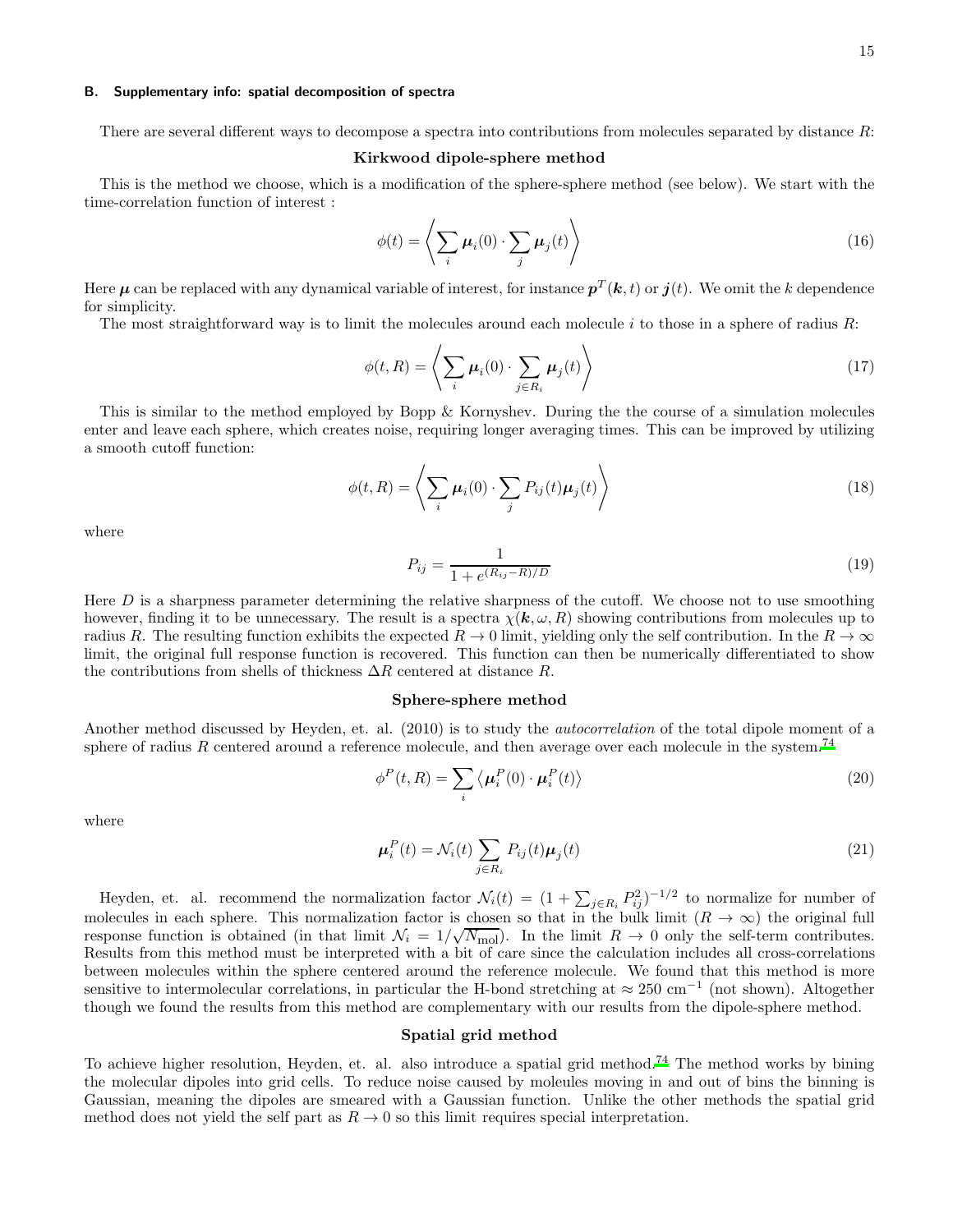# C. Supplementary info: calculation of polarization vectors

Bopp & Kornyshev show that to get accurate results in  $k$  space it is important to use the polarization vectors for each molecule rather than just the dipole moment. To calculate the polarization vector we use the method of Raineri & Friedman.<sup>[62](#page-8-28)</sup> We utilize the defining relation for the polarization:

$$
\nabla \cdot \boldsymbol{P}(\boldsymbol{r},t) = -\rho(\boldsymbol{r},t) \tag{22}
$$

When transformed into Fourier space this becomes:

$$
i\mathbf{k} \cdot \mathbf{P}(\mathbf{r},t) = -\rho(\mathbf{k},t) \tag{23}
$$

We introduce polarization vectors for each molecule  $p_i(k)$  so that we have

$$
P(k) = \sum_{i} p_i^{N_{\text{mol}}}(k) e^{-i\mathbf{k} \cdot \mathbf{r}_i}
$$
\n(24)

where

$$
i\mathbf{k} \cdot \mathbf{p}_i(\mathbf{k}) = -\sum_{\alpha} q_{\alpha} e^{-i\mathbf{k} \cdot \mathbf{r}_{\alpha i}} \tag{25}
$$

The molecules are indexed by i and the atoms on each molecule are indexed by  $\alpha$ .  $r_{i\alpha} = r_i(t) - r_\alpha(t)$  is the distance from each atomic site to the center of mass of molecule i. Following Raineri & Friedman, we use the identity

$$
e^x = 1 + x \int_0^1 ds e^{xs}
$$
 (26)

and taking into account the charge neutrality of each molecule we obtain

$$
\boldsymbol{p}_i(\boldsymbol{k}) = -\sum_{\alpha} q_{\alpha} \boldsymbol{r}_{\alpha i} \int_0^1 d s e^{-i \boldsymbol{k} \cdot \boldsymbol{r}_{\alpha i} s} \tag{27}
$$

$$
\boldsymbol{p}_i(\boldsymbol{k}) = \sum_{\alpha} \frac{q_{\alpha} \boldsymbol{r}_{\alpha i}}{i \boldsymbol{k} \cdot \boldsymbol{r}_{\alpha i}} \left( e^{i \boldsymbol{k} \cdot \boldsymbol{r}_{\alpha i}} - 1 \right)
$$
(28)

The transverse part is then calculated as  $P_T = \hat{k} \times P$ , while the longitudinal component is  $P_L = \hat{k} \cdot P$ . The longitudinal component can also be calculated more directly from:

$$
\hat{\boldsymbol{k}} \cdot \boldsymbol{P} = \frac{i\rho(\boldsymbol{k}, t)}{k} = P_L \tag{29}
$$

This yields the following Kubo formula for the longitudinal part of the response:

<span id="page-15-0"></span>
$$
\chi_L(\mathbf{k}, \omega) = \frac{\beta}{\epsilon_0 k^2} \int_0^\infty dt \frac{d}{dt} \langle \rho(\mathbf{k}, t) \rho^*(\mathbf{k}, 0) \rangle e^{i\omega t}
$$
(30)

For a system composed of point charges, the charge density is :

$$
\rho(\mathbf{r},t) = \frac{1}{V} \sum_{i} \sum_{\alpha} q_{i\alpha} \delta(\mathbf{r} - \mathbf{r}_i(t) - \mathbf{r}_{i\alpha}(t))
$$
\n(31)

Again, the index i runs over the molecules while  $\alpha$  runs over the atomic sites on each molecule. The charge density in k-space becomes:

$$
\rho(\mathbf{k},t) = \frac{1}{V} \sum_{i} \sum_{\alpha} q_{\alpha} e^{-i\mathbf{k} \cdot (\mathbf{r}_i(t) + \mathbf{r}_{i\alpha}(t))}
$$
(32)

Note that this can be Taylor expanded as:

$$
\frac{\rho(\mathbf{k},t)}{k} = \frac{1}{k} \sum_{i} \sum_{\alpha} q_{\alpha} \sum_{n} \frac{(-i\mathbf{k} \cdot \mathbf{r}_{i\alpha}(t))^{n}}{n!}
$$
  
=  $\mathbf{M}(\mathbf{k},t) + \mathbf{Q}(\mathbf{k},t) + \mathbf{O}(\mathbf{k},t) + \cdots$  (33)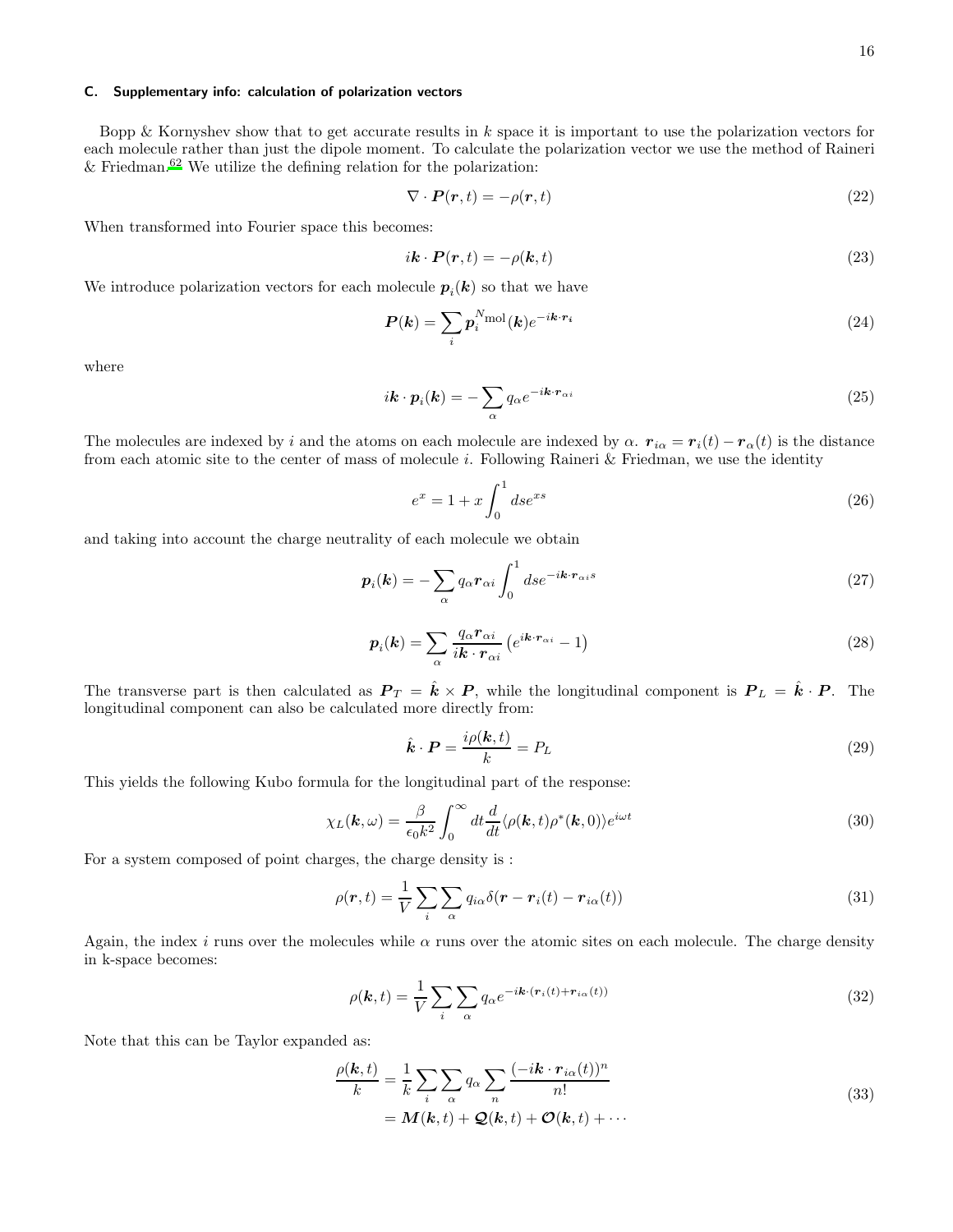

FIG. 8. Imaginary part of the longitudinal (top) and transverse (bottom) polar structure factor for TIP4P/2005f at 250 K, 300 K, 350 K, and 400 K (left to right). Note the increased intensity of the low frequency, high wavenumber intramolecular mode at higher temperatures. This is likely due to weaker H-bonding and greater freedom for inertial motion, which is responsible for this band.

Here  $M(k, t)$ ,  $\mathcal{Q}(k, t)$ ,  $\mathcal{O}(k, t)$  are contributions due to the molecular dipoles, quadrupoles and octupoles. In the limit  $k \to 0$  it from supplementary equation [30](#page-15-0) it can be seen that only the dipole term contributes to the susceptibility. In the  $k \to 0$  limit one obtains

$$
\chi_L(k,\omega) \approx \frac{\beta}{3\epsilon_0 V} \int_0^\infty dt \frac{d}{dt} \langle \mathbf{M}_L(\mathbf{k},t) \cdot \mathbf{M}_L^*(\mathbf{k},0) \rangle e^{i\omega t}
$$
(34)

with

$$
\boldsymbol{M}_{L}(\boldsymbol{k},t) = \sum_{i=1}^{N_{\text{mol}}} \hat{\boldsymbol{k}} \cdot \boldsymbol{\mu}_{i}(t) e^{i\boldsymbol{k} \cdot \boldsymbol{r}_{i}(t)}
$$
(35)

This type of expression has been used previously as an approximate expression at small  $k$ .<sup>[75](#page-8-41)</sup> However, Bopp  $\&$ Kornyshev show quite convincingly that for water the higher order multipole terms are very important, even at the smallest  $k$  available in computer simulation.<sup>[21](#page-7-14)</sup> Neglect of the higher order terms leads to severe consequences at large k, and one will not recover the physical limit  $\lim_{k \to \infty} \chi_{L/T}(k) = 1$  unless higher order terms are included.

#### D. Supplementary info: polarization-polarization structure factors

To assist in visualizing  $\chi_{L,T}(k,\omega)$  we introduce longitudinal and transverse "polarization-polarization structure factors:

$$
S_{L,T}^{PP}(k,\omega) = \int_0^\infty \dot{\Phi}_{L,T}(k,t)e^{i\omega t}dt
$$
\n(36)

Thus,  $\chi_{L,T}(k,\omega) = \chi_{L,T}(k,0) S_{L,T}^{PP}(k,\omega)$ . These plots are shown solely because they provide a nice visual overview of the features in the nonlocal susceptibility. The main novel feature that appears in these plots is the low frequency acoustic-like mode originating at  $\approx 60 \text{ cm}^{-1}$ . This mode is purely intramolecular in nature and arises from inertial rotation.<sup>[76](#page-8-42)[77](#page-9-0)</sup> At very high wavenumbers  $(k > 7)$  the relaxation is described by a rapidly decaying exponential and a Gaussian function:<sup>[78](#page-9-1)</sup>

$$
\Phi_L(k,t) = A(k)e^{t/\tau_1(k)} + B(k)e^{-(t/\tau_2(k))^2}
$$
\n(37)

Gaussian relaxation yields the following equation for the imaginary part of the susceptibility:

$$
\Phi(k,t) = Be^{-(t/\tau)^2}
$$
  

$$
\operatorname{Im}\{\chi(k,\omega)\} = \chi(k,0)B\frac{\sqrt{\pi}}{2}\omega\tau^2e^{-\frac{1}{4}\tau^2\omega^2}
$$
\n(38)

The real part is:

$$
Re\{\chi(k,\omega)\} = \chi(k,0)B(\tau - \tau^2\omega F(\omega\tau/2))
$$
\n(39)